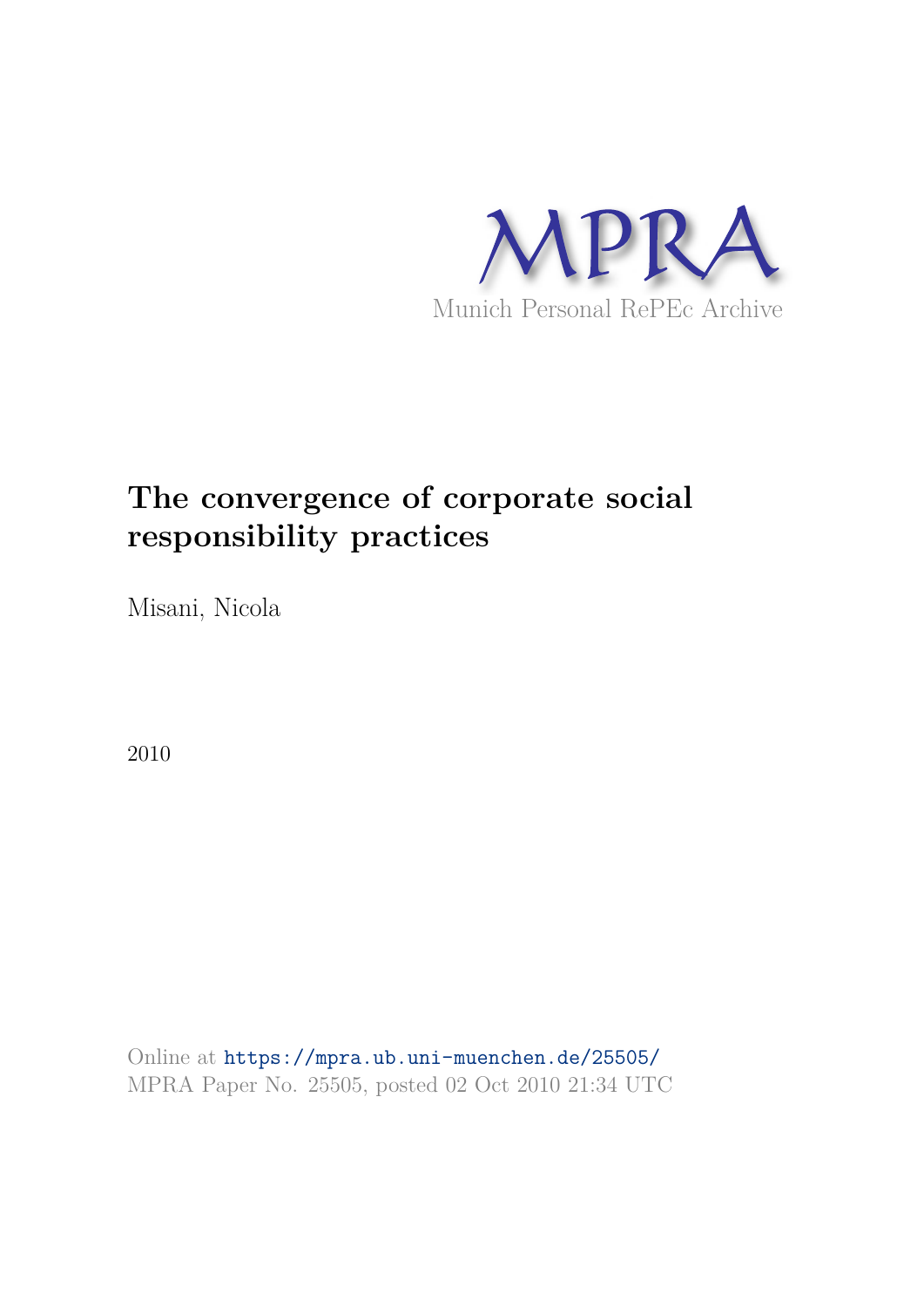# **THE CONVERGENCE OF CORPORATE SOCIAL RESPONSIBILITY PRACTICES**

### **Nicola Misani**

Assistant Professor Department of Management Institute of Strategy Bocconi University Via Roentgen, 1 – 20136 Milan (Italy) tel.  $+39.02.5836.3632 -$ fax  $+39.02.5836.3691$ email: nicola.misani@unibocconi.it

Final version: 6<sup>th</sup> February, 2009. Published in *Management Research Review*.

**Suggested citation:** Nicola Misani (2010), "The Convergence of Corporate Social Responsibility Practices", *Management Research Review* 33(7): 734-748.

**Nicola Misani** is an Assistant Professor of Management at Bocconi University. His academic work has appeared on national and international refereed journals, including the *Journal of Business Ethics*, *Business Strategy and the Environment*, and *Business Ethics: A European Review*. His current research interests revolve around business strategy, corporate governance, stakeholder theory, corporate social responsibility and risk management.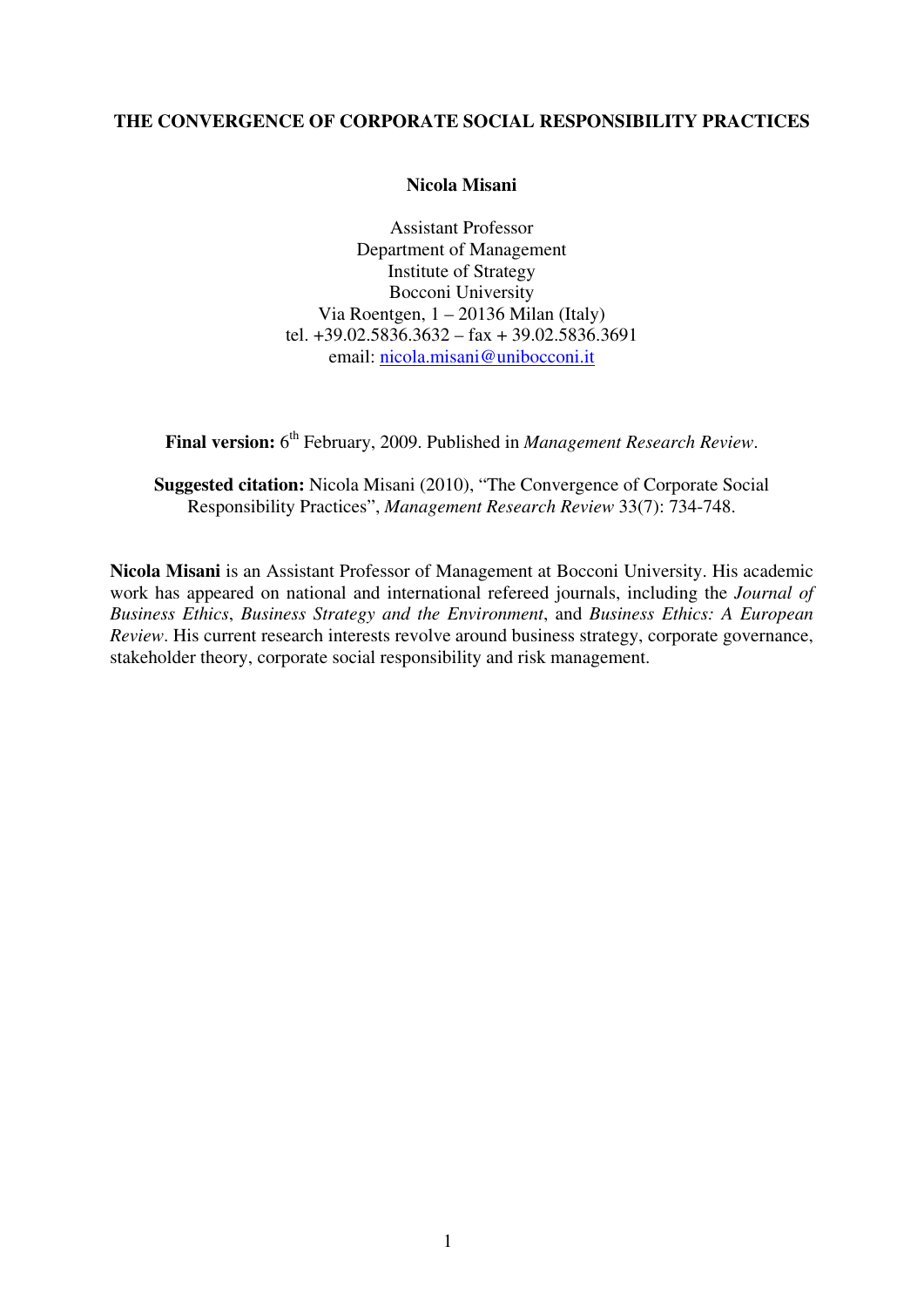# **THE CONVERGENCE OF CORPORATE SOCIAL RESPONSIBILITY PRACTICES**

# **ABSTRACT**

**Purpose** – This paper tries to explain why many socially-responsible firms appear to converge on a standard set of corporate social responsibility (CSR) practices instead of striving to differentiate themselves from rivals and achieve competitive advantage.

**Design/methodology/approach** – Three explanations of this convergence are presented: herd behaviour, institutional isomorphism, and strategic cooperation. The different empirical predictions of these theories are laid down. The resulting framework is used to analyse a recent self-regulatory scheme launched by the steel industry, in which knowledge-sharing was used to stimulate poor performers to curb carbon dioxide emissions.

**Findings** – Social practices of firms are very often driven by pressures to conform, instead of pressures to perform. Even firms that want to be innovative may be forced by stakeholder requests to adopt passive and imitative behaviour.

**Practical implications** – The paper suggests that there are two types of CSR – convergent and divergent – and that firms need to establish which type of CSR best fits their needs before they address the issues raised by stakeholders.

**Originality/value** – The literature on CSR focuses on the relationship between stakeholders and single firms. The paper tries to add to this literature by analysing the relationship between stakeholders and industries. The paper also contributes to the debate on the financial benefits of CSR by arguing that in industries where the convergent type of CSR is dominant researchers should not expect above-average returns for socially-responsible firms.

**Keywords –** Corporate social responsibility, strategy, institutional isomorphism, herd behaviour, cooperative behaviour, private regulation.

**Paper type –** Conceptual.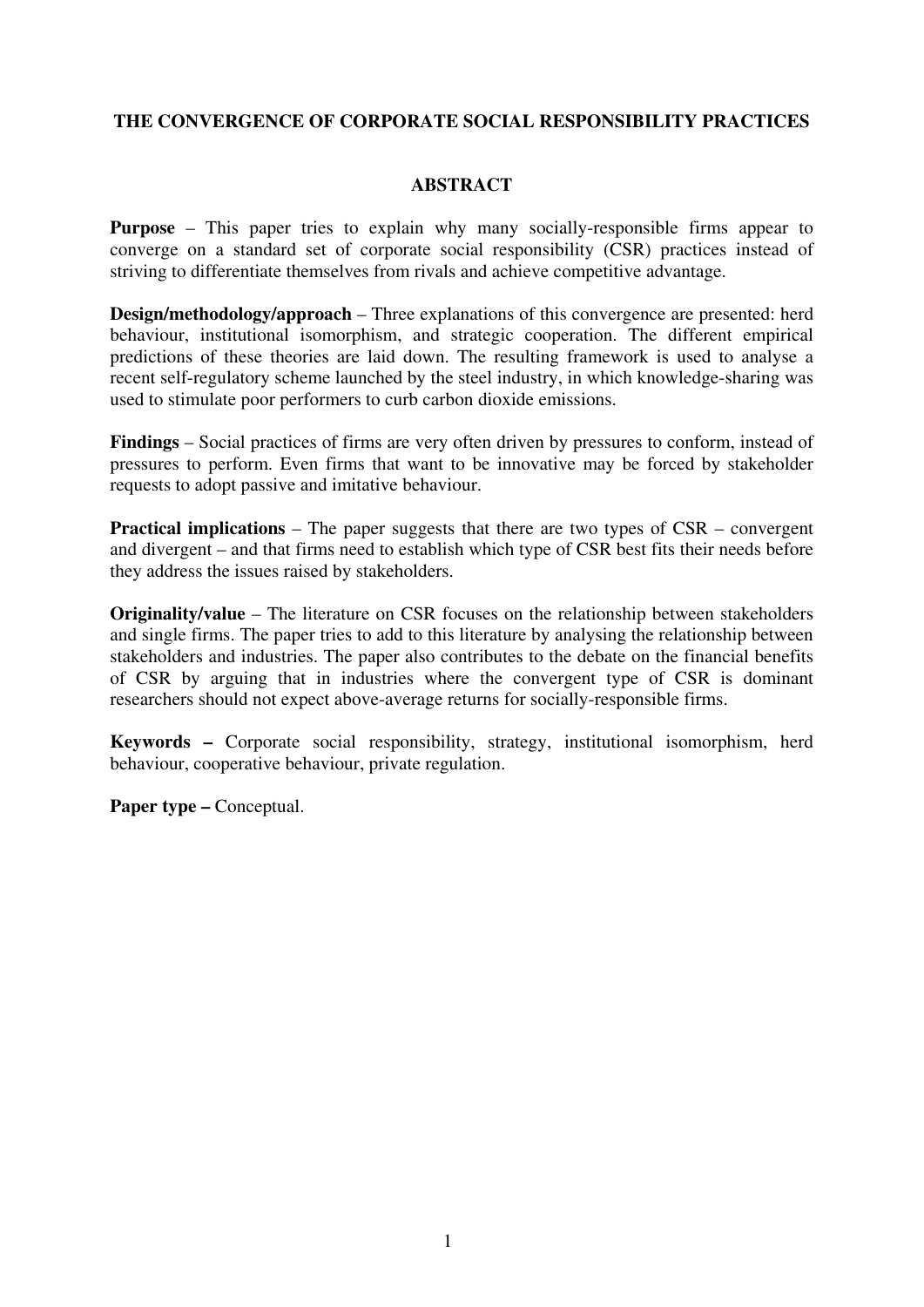#### **THE CONVERGENCE OF CORPORATE SOCIAL RESPONSIBILITY PRACTICES**

# **1. Introduction**

The rise to prominence of corporate social responsibility (CSR) in the modern economy and in the management literature has been one of the most notable global trends over the last twenty years. Because of increasing public concerns for the natural environment, for the respect of human rights, for the ethical aspects of business and for other social issues, firms have multiplied their efforts to deal with their responsibilities to society. According to KPMG (2008), 80% of the Global Fortune 250 firms now release corporate responsibility information (up from 50 percent in 2005), and 75% have a formal corporate responsibility strategy in place. Correspondingly, scholars have developed a vast range of theories and concepts about how a firm should address the social issues involved in business operations (Melé, 2008). Different schools of thought have proposed different and competing constructs, which cover a similar territory as CSR, like "corporate citizenship", "sustainable business", "corporate social performance", and others (Crane *et al*., 2008).

In all these ramifications, one of the central tenets of the literature has been that a business case exists for embracing socially responsible behaviour. Instrumental stakeholder theory (Donaldson and Preston, 1995) suggests that CSR can add to the bottom line of a firm, thanks to the beneficial influence that CSR can exert on the relationships with stakeholders. The general idea is that when stakeholders observe a firm's responsible behaviour, they will consider that firm a preferred party to have transactions with (Barnett, 2007). Stakeholder goodwill will allow the firm to get easier access to strategic resources, to reduce operating and transaction costs, and to boost its reputation in the market-place.

This idea implies that socially-responsible firms should compete for stakeholder goodwill and try to differentiate themselves from competitors, as is usually the case when firms want to achieve a competitive advantage. Even when a firm invests in CSR because of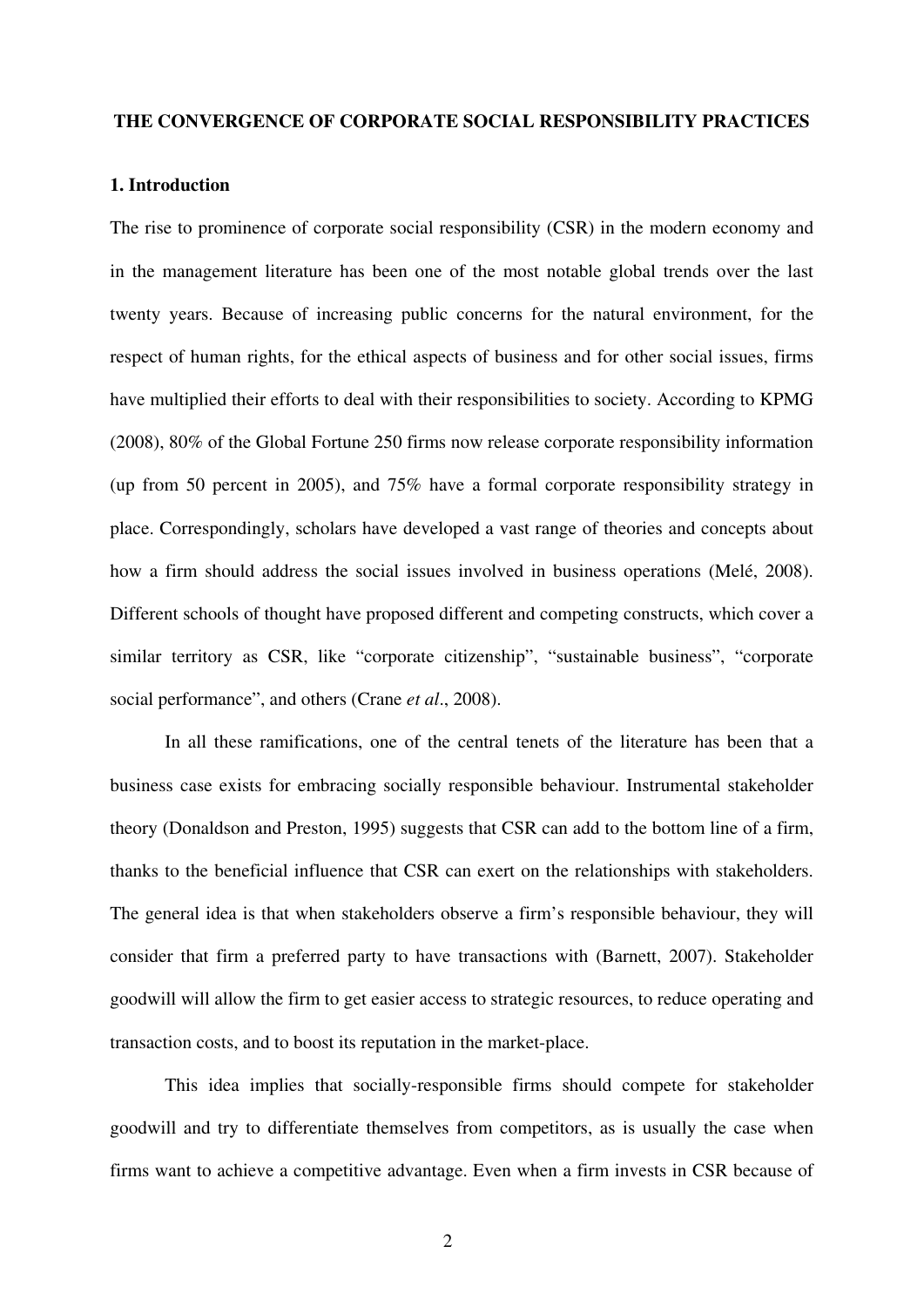ethical considerations, and not with an immediate profit objective, the firm should rationally try to do so in ways that combine business opportunities and social welfare. According to Porter and Kramer (2006: 88), there is no reason why CSR should follow different rules from other strategic endeavours:

 "For any company, strategy must go beyond best practices. It is about choosing a unique position – doing things differently from competitors in a way that lowers costs or better serves a particular set of consumer needs. These principles apply to a company's relationship to society as readily as to its relationship to its customers and rivals".

A CSR-based strategy can lead to above-average returns only when rivals can't imitate it (Reinhardt, 1998). However, many socially responsible firms do not actively differentiate their social behaviours from the ones adopted by rivals. Instead, these firms converge to a well-defined set of practices. The evidence can be found in the wide adoption of industry codes of conduct, certified management standards or principles written by various international organisms (Waddock, 2008). While firms that adopt these practices may demonstrate their dedication to social welfare, it is hardly a means for them of surpassing rivals.

Why do many firms that invest in CSR make no claim to being unique? A possible answer is that the CSR concept is relatively new and firms may have not fully grasped its strategic potential yet. This answer conflicts with the fact that some industries have been under pressure from stakeholders for decades and still do not show signs of competition in CSR practices. Examples are the chemical industry and the steel industry, which we will discuss in a later section. These are industries where the social issues are deeply ingrained in the value chain, where chances for differentiation clearly exist but firms prefer to converge on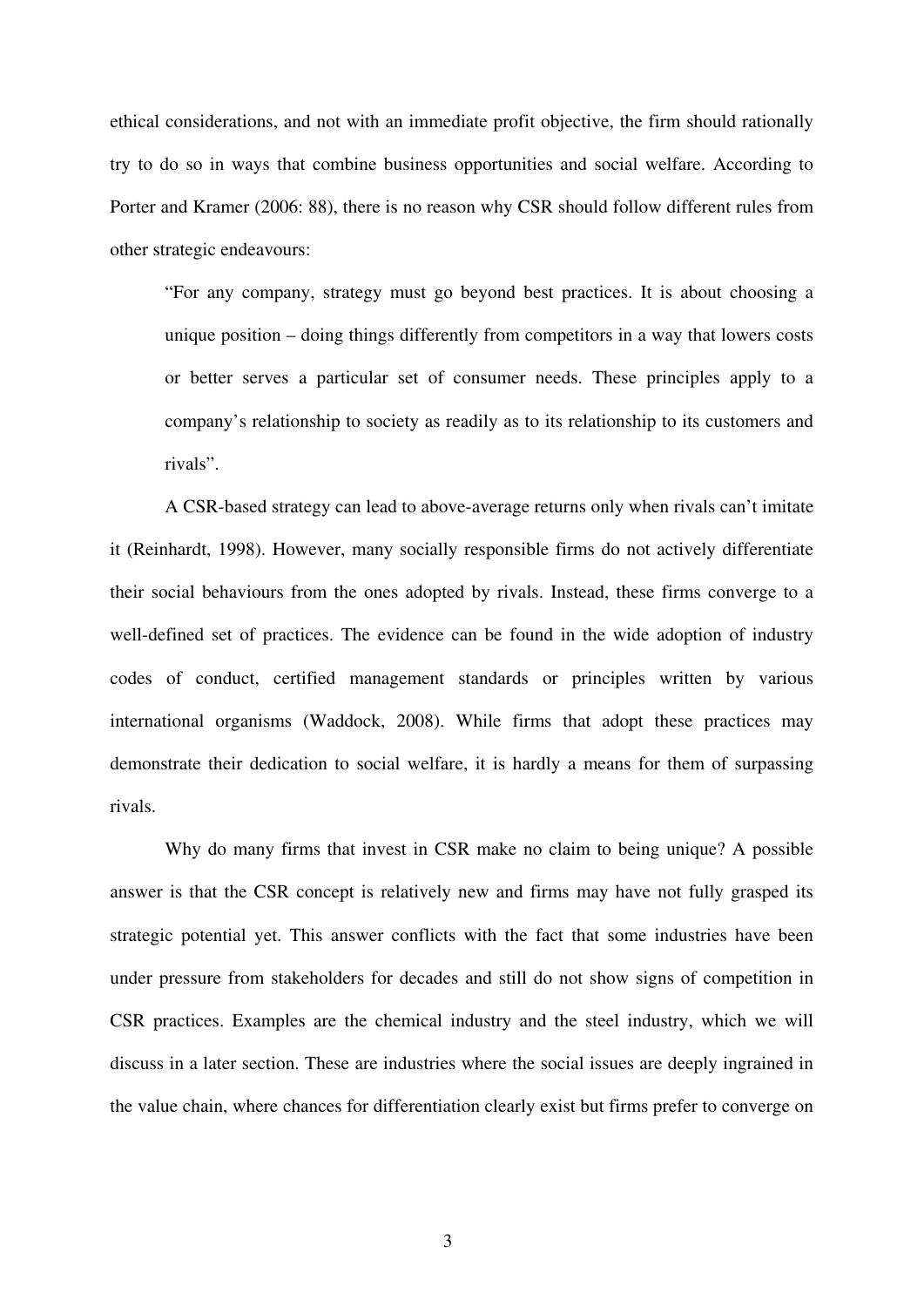industry schemes or certification standards. Therefore, the reasons for the convergence must be deeper.

In this paper I suggest that the social activities of firms are very often driven by pressures to conform, instead of pressures to perform (Barreto and Baden-Fuller, 2006). There are at least three theories about the kinds of pressure that push firms to converge.

(1) Herd behaviour: convergence is stimulated by the uncertainties and ambiguities that surround social issues and the correct way for a firm to respond to them. Information externalities are the main driver of the diffusion of practices.

 (2) Institutional isomorphism: convergence is seen as the result of legitimacy-seeking efforts by firms, which try to conform to what regulators, non-governmental organisations (NGOs) and other stakeholders define as appropriate behaviour.

 (3) Strategic cooperation: when the stakeholders are unable to observe the actual social or environmental performance of the firms, single offenders in an industry can damage the reputation of their peers; to avoid indiscriminate penalties from stakeholders, industry members will try to build informal private regulatory schemes and will share knowledge and best practices with sub-performers in order to facilitate convergence.

I compare the three theories and analyse their different empirical predictions. I also present the case of an industry – steel-making – where the players have always tried to coordinate their efforts in response to environmental risks and to deal with stakeholder pressures as a group. Differences of environmental performances among the various steelmakers clearly exist but, as we will see, best performers seem more inclined to help subperforming rivals to reduce emissions than to protect their advantage from imitation.

The main implication of the paper is that there are two types of CSR, convergent and divergent, and that scholars need to draw a neat line between them if they want to avoid some of the typical shortcomings of CSR research, especially when the question of the "business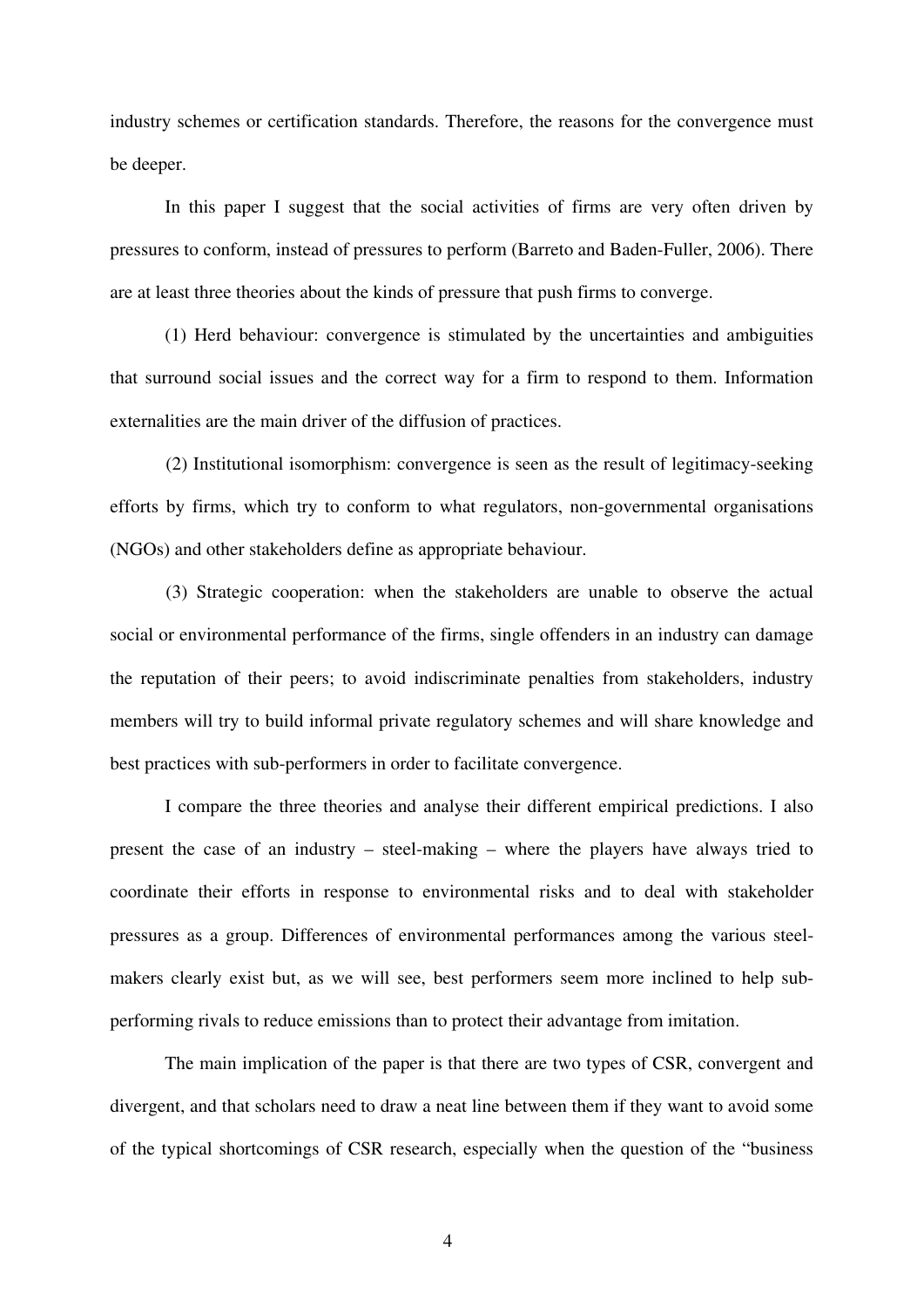case" is involved (Margolis and Walsh, 2003). I also try to show that, while the CSR literature usually focuses on the relationship between a single firm and its stakeholders, interactions among competing firms are relevant to CSR, because stakeholders often put pressure on whole industries, and not on single firms.

#### **2. Herd behaviour: is CSR a fad?**

CSR has gradually evolved from a vague awareness of the participation of firms in a network of social relations to a more precise set of issues and solutions (Smith, 2003). Several contrasting approaches to the study of the social responsibility of firms have emerged over the years (Carroll, 2008). In all of them, however, the concept that social responsibility has to do with stakeholders (Freeman, 1984) has always been at the forefront. Another idea almost universally accepted is that social responsibility involves a response to needs defined outside (but not necessarily without the contribution of) business. In this paper I do not delve into definition problems but stay with the simple definition of the European Commission (Commission of the European Communities, 2001), which describes CSR as "a concept whereby companies integrate social and environmental concerns in their business operations on a voluntary basis".

The growth of interest in CSR has been accompanied by a tumultuous development of management tools. Today, firms that want to become more socially responsible can adhere to a range of programmes sponsored by states, NGOs or industrial associations. When we speak of convergence of firms' social behaviours, we refer to the decision of many firms to adopt one or more of these programmes, instead of going it alone and devising their own way to deal with stakeholder expectations. These programmes include, for example:

- (a) codes of conduct (such as US Apparel Industry Code of Conduct);
- (b) certified management standards (such EMAS or ISO 14001 series);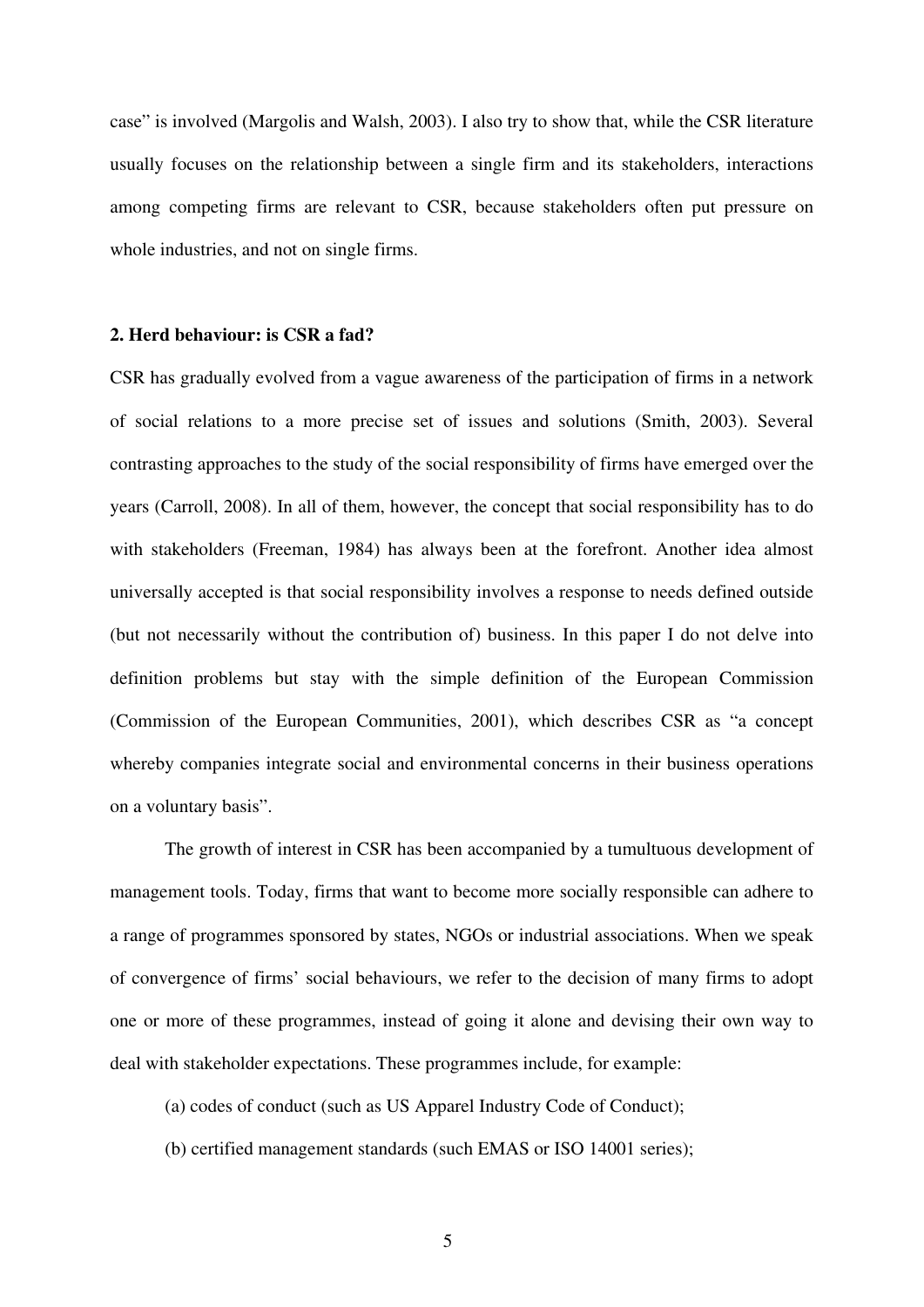(c) partnerships with governmental organisations (e.g. UN Global Compact), NGOs (e.g. Marine Stewardship Council), or peers (e.g. Global Business Coalition for HIV/Aids);

(d) market solutions to achieve social or environmental performance (such as buying credits to obtain carbon-neutrality).

All these programmes allow firms to address serious issues and to improve their performance in the field of environmental protection, human rights and the like. They also contribute to firm reputation. But they do not allow a firm to be unique or to appropriate exclusive resources and protect them (Barney, 1991). The best that firms can expect from these programmes is to align themselves with the best practices of their industry.

Zucker (1987: 26) observed: "Few innovations are widely adopted, by organizations or elsewhere, with most looking more like the sociological characterization of 'fads' than social change". So, can the convergence of social behaviours of firms be the result of imitation? Or, in other words, is CSR a fad? Convergence of practices via imitation can be produced by information externalities: the convergence happens when rivals are uncertain about which practices are most appropriate and focal firms are credited with superior information about the best way to address a given issue. The resulting imitative process can be described as "herd behaviour". Theories of herd behaviour have been proposed to explain a variety of phenomena, such as anomalies in stock prices, waves in takeovers, or fashions in the consumer market (Bikhchandani *et al.*, 1992).

The representative application of herd behaviour theories to management studies is the diffusion of innovations. "Bandwagons" in particular have been considered an important mechanism (Abrahamson and Rosenkopf, 1993). Bandwagons are diffusion processes where organisations adopt an innovation not because it is efficient but because they feel the pressure of the sheer number of organisations that have already adopted it.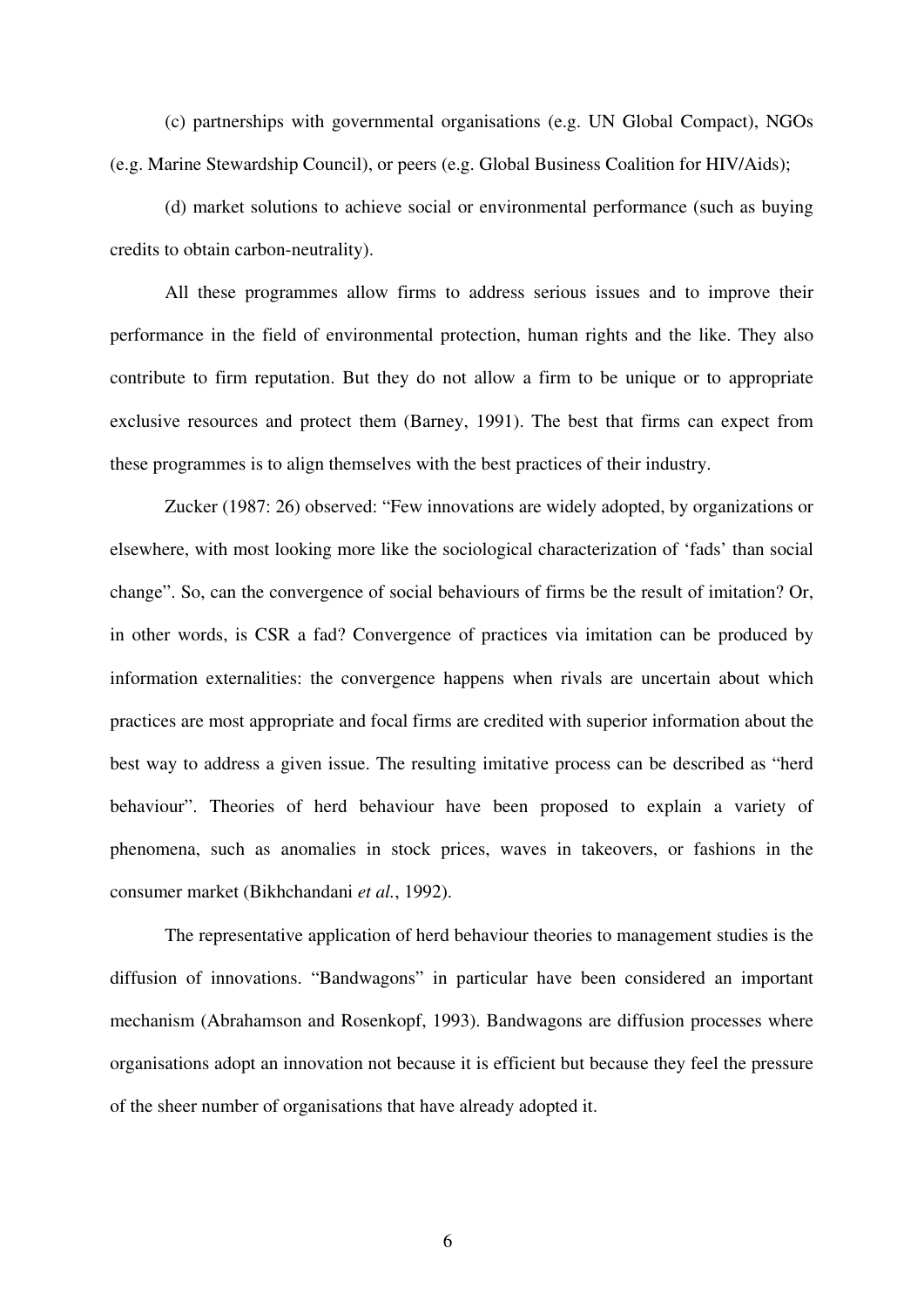Abrahamson and Rosenkopf (1993) distinguish two kinds of pressure. The first is institutional pressure: it happens when non-adopters fear to appear different from the majority of their peers. This kind of pressure is actually a case of institutional isomorphism, which is discussed in the next section. The second kind is competitive pressure, which occurs when non-adopters fear the risk of below-average performance if the adopters profit from the innovation. In this case, non-adopters finally adopt the innovation because they do not want to discover that the innovation is efficient only after adopters have obtained first-mover advantages. Abrahamson and Rosenkopf (1993) suggest that innovations are more likely to induce bandwagons when the returns from the innovation are ambiguous. Three types of ambiguity are important:

- (1) ambiguity of goals: the goals pursued by the innovating organisations are relatively unclear;
- (2) ambiguity of means-ends relations: the possible outcomes of the innovation are doubtful;
- (3) ambiguity of environments: the probabilities of the relevant environmental states are uncertain.

Ambiguity of all three types moderate the impact of the number of adopters on the intensity of the bandwagon pressures. When there is ambiguity, managers cannot confidently foresee the outcomes of their actions and are more sensitive to the risks of deviating from the consensus. Therefore, the greater the ambiguity, the greater the pressure coming from a given number of adopters.

CSR practices seem good candidates for bandwagons, since they are often characterised by high ambiguity. How social issues must be addressed by firms and what penalties the stakeholders will impose on whoever fails to address those issues properly is typically uncertain. What is ethical or not in business is subject to the vagaries of media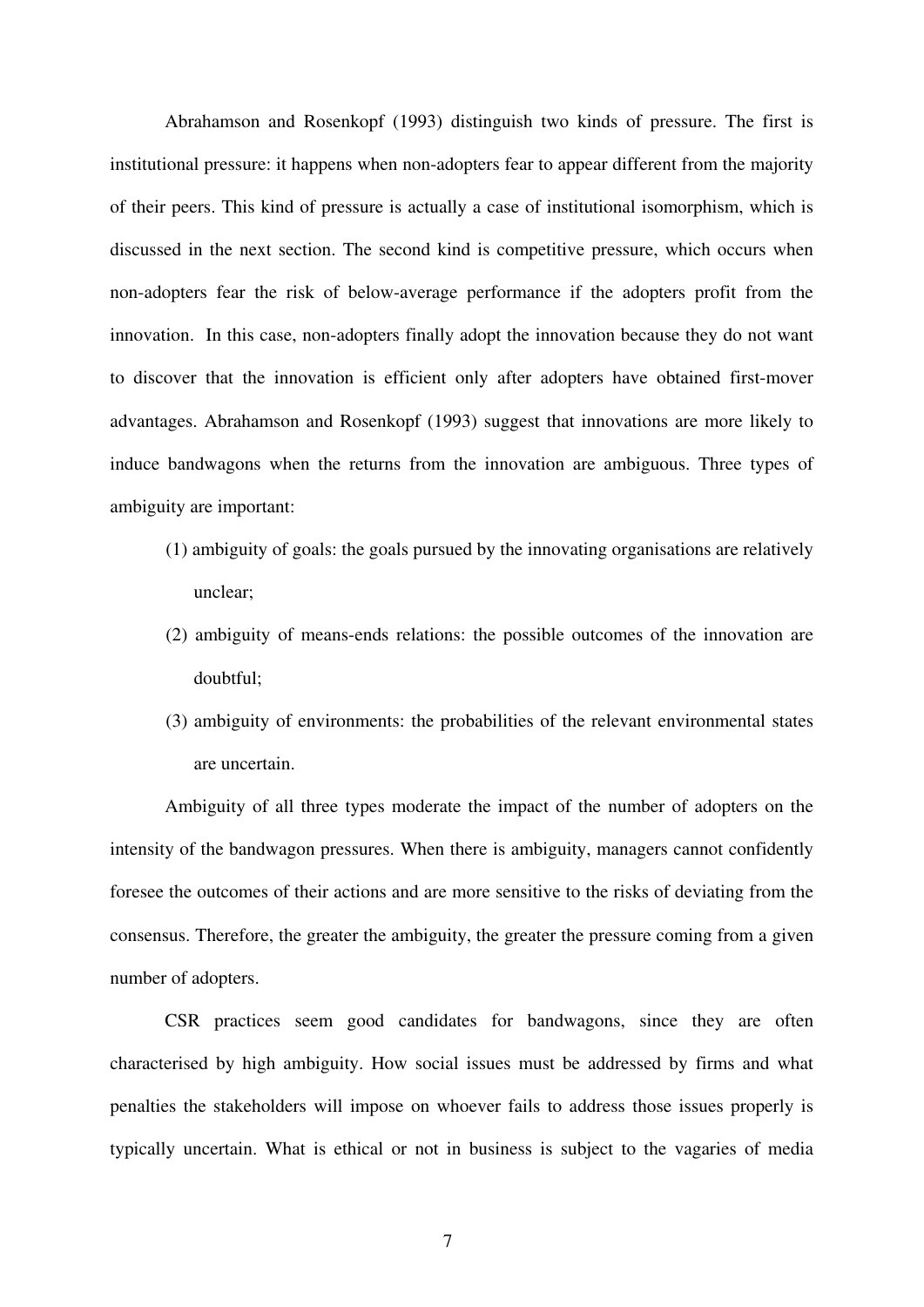scrutiny and political interpretations; whether or not stakeholders will be satisfied by a certain practice may be unknown; accidents can change the public perceptions of a firm in unexpected ways. It is therefore easy to imagine that firms that have to deal with a given social issue will take the safest route and align their behaviours to the practices already adopted by rivals who have had to address the same issue in the past.

Bandwagon models, however, generate predictions that do not seem to fit well with the CSR practices of the real world.

(1) The bandwagon process is supposed to involve industry members (innovators and imitators); there is no place for external actors that exert pressure on firms to accelerate the adoption. On the contrary, in the case of CSR it is clear that stakeholders exert pressure and are able to sanction firms that do not adhere to the best practices.

(2) In bandwagon models the innovation is supposed to come from firms. In the case of CSR, however, stakeholders are often very active in writing standards and recommending practices; as a matter of fact, some of the most frequently-adopted standards, e.g. SA8000 or the Global Reporting Initiative (GRI), have been developed by independent organisations.

(3) Adopters have no incentive to facilitate the diffusion of the innovation. On the contrary, in the CSR realm leading firms and industrial associations frequently try deliberately to promote innovation among non-adopters.

While, then, a "CSR fad" may explain some of the existing practices, bandwagons are not a satisfactory explanation for the convergence of firm social behaviours. The kind of processes that bandwagons activate depend exclusively on firms competing against each other; in contrast, industry codes of conducts, certified management standards and other best practices in the CSR areas often involve deliberate cooperation among firms in the same industry, or between firms in the industry and stakeholders. A firm that does not adopt a recommended practice risks stakeholders sanctions, and not simply to lag behind competitors.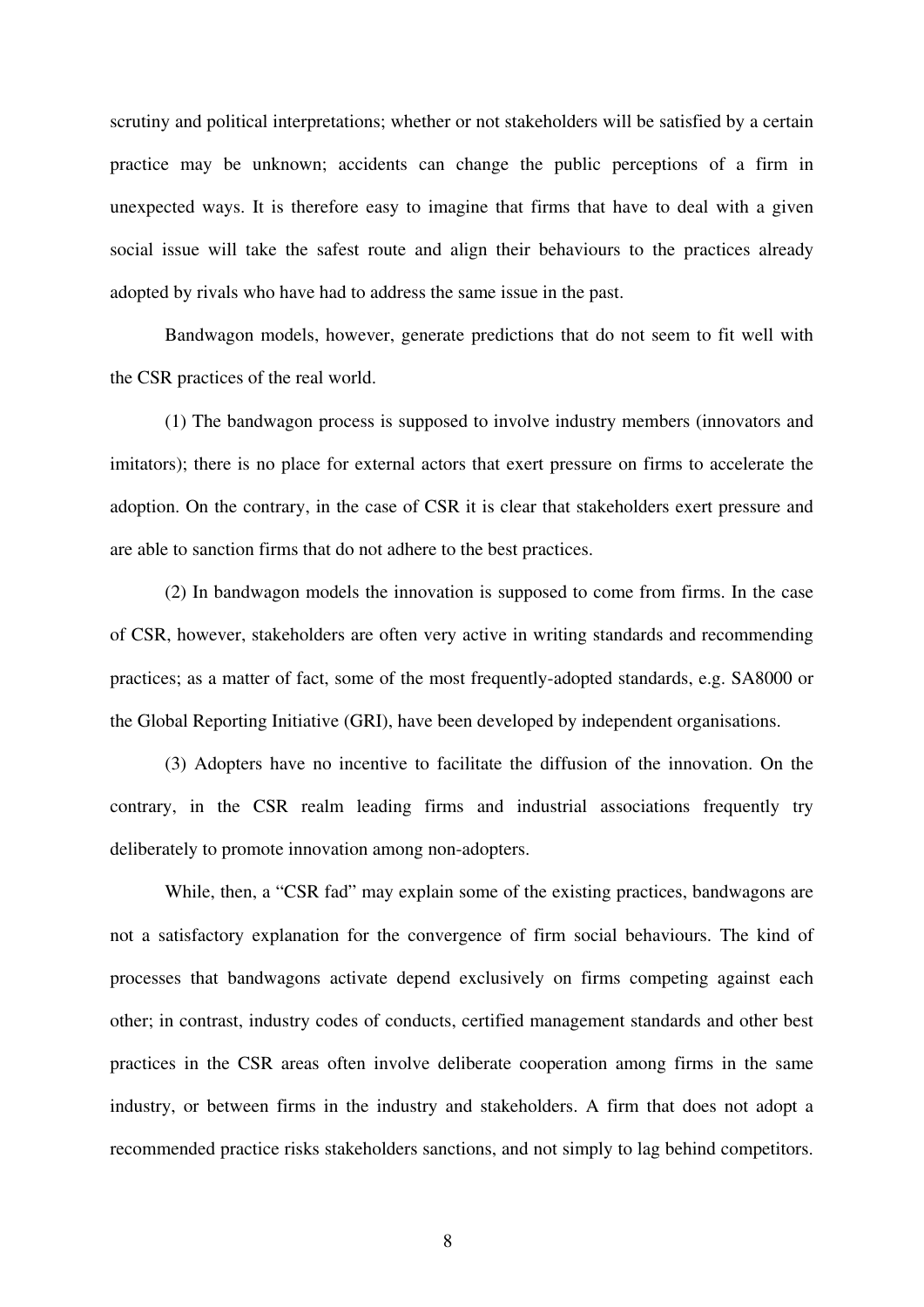Therefore, stakeholder interventions and cooperation among peers should be taken into consideration to explain why firms are reluctant to go their own way in dealing with social issues.

#### **3. Convergence as the result of institutional isomorphism**

Institutional theory (DiMaggio and Powell, 1983; Meyer and Rowan, 1977) focuses on the pressures and the constraints of the institutional environment that limit organizational choices. Institutions include governments, courts, professions, interest groups, public opinion and other subjects interested in the behaviour of organizations. According to institutional theory, organizations can survive and attain their ends only if their actions are legitimate. Legitimacy is the generalised perception that the actions of an organisation are appropriate, given some socially-construed system of norms and values (Suchman, 1995). Legitimacy is provided by the institutional environment in which an organisation is embedded. The institutional environment expresses assumptions, beliefs and expectations; organisations try to obtain stability and legitimacy by satisfying the requirements imposed on them. Legitimacy leads to isomorphism between requirements and the organisation. In turn, isomorphism leads to homogeneity among organisations.

DiMaggio and Powell portray three mechanisms that force organisations to adapt to their institutional environment.

(a) Coercive isomorphism: pressures exerted by members of the institutional environment, accompanied by direct prescriptions (in the form of rules, norms or laws) and sanctions.

(b) Mimetic isomorphism: attempts of organisations to infer legitimating practices from the behaviour of their peers.

9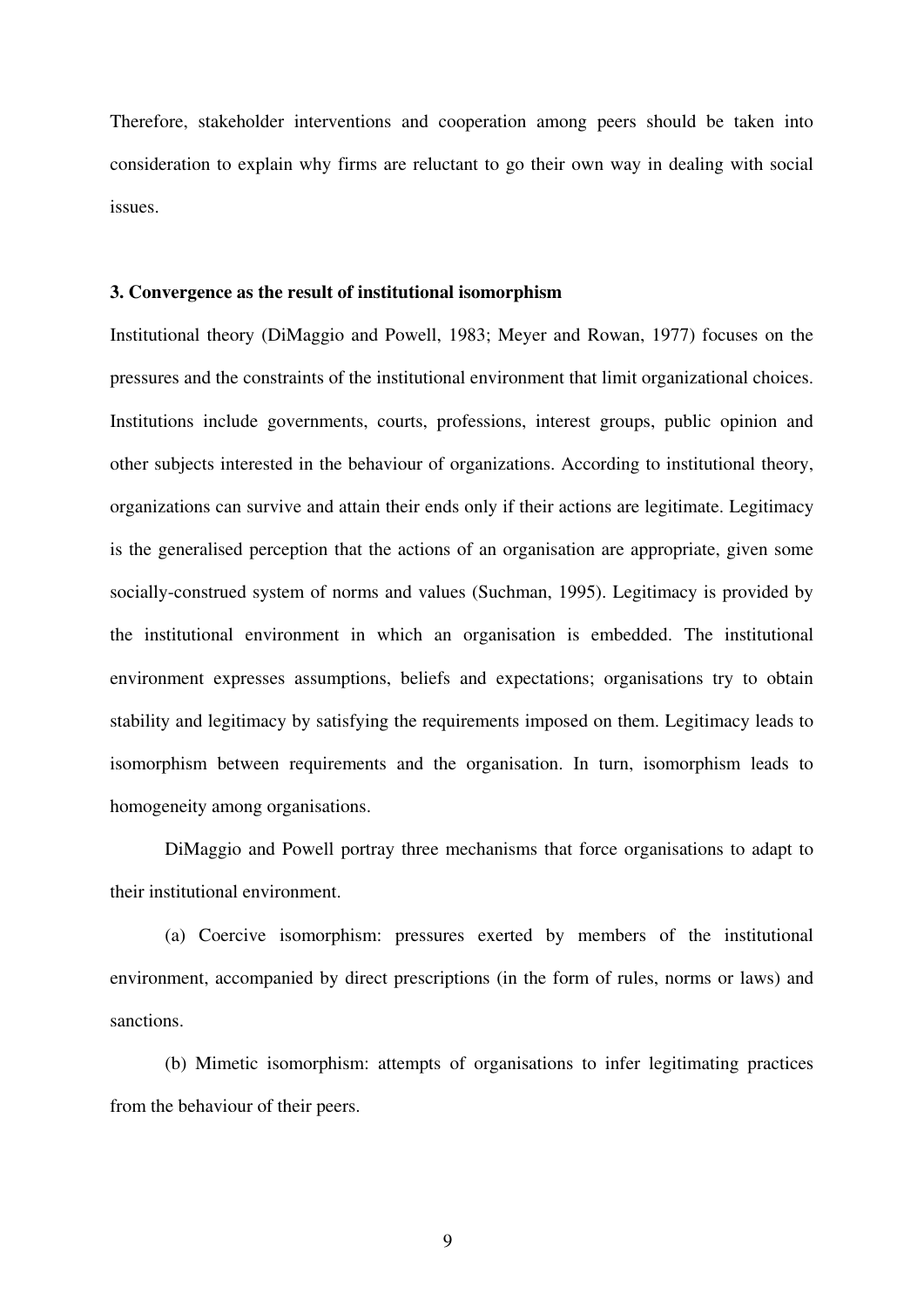(c) Normative isomorphism: patterns of thought, norms and models of organising spread by educational and professional institutions.

It is important to underscore that mimetic isomorphism, as defined by institutional theory, does not coincide with herd behaviour. Mimetism provides legitimacy (Deephouse, 1996); it is not driven by a search for efficient practices. Mimetism is effective because observers in the institutional environment take what is done by the majority of organisations as a standard of behaviour and evaluate the other organisations as deviant when they do not conform to it. It is not always easy to tell herd behaviour from mimetism in practice, however, because mimetism is expected to happen in the same situations where herd behaviour is also probable, that is, when managers face ambiguous situations, since in these situations legitimacy can be crucial for organisational survival.

Many scholars have recently proposed institutional-theoretical explanations of why firms adopt CSR (Campbell, 2007; Marquis *et al.* 2007; Teerlak, 2007). The mechanism they consider dominant is coercive isomorphism. For example, Teerlak (2007) sees certified management standards (CMS) as an explicit effort by institutions to shape firm behaviours. However, mimetic and normative isomorphism in the areas of CSR are also documented (Matten and Moon, 2008). Reporting standards, such as GRI, that detail the parameters on which the organizational social performance must be evaluated (Waddock, 2008) can be a further driver of convergence. GRI seems to fall in the normative isomorphism category, because it specifies a way of thinking about the responsibilities of firms that comes to be essentially taken for granted in the relevant institutions.

In general, institutional theory sees CSR as the consequence of a political process whereby NGOs, states and other stakeholders put pressure on firms to adopt given social practices and apply legal, social and economic penalties to non-adopters. Convergence of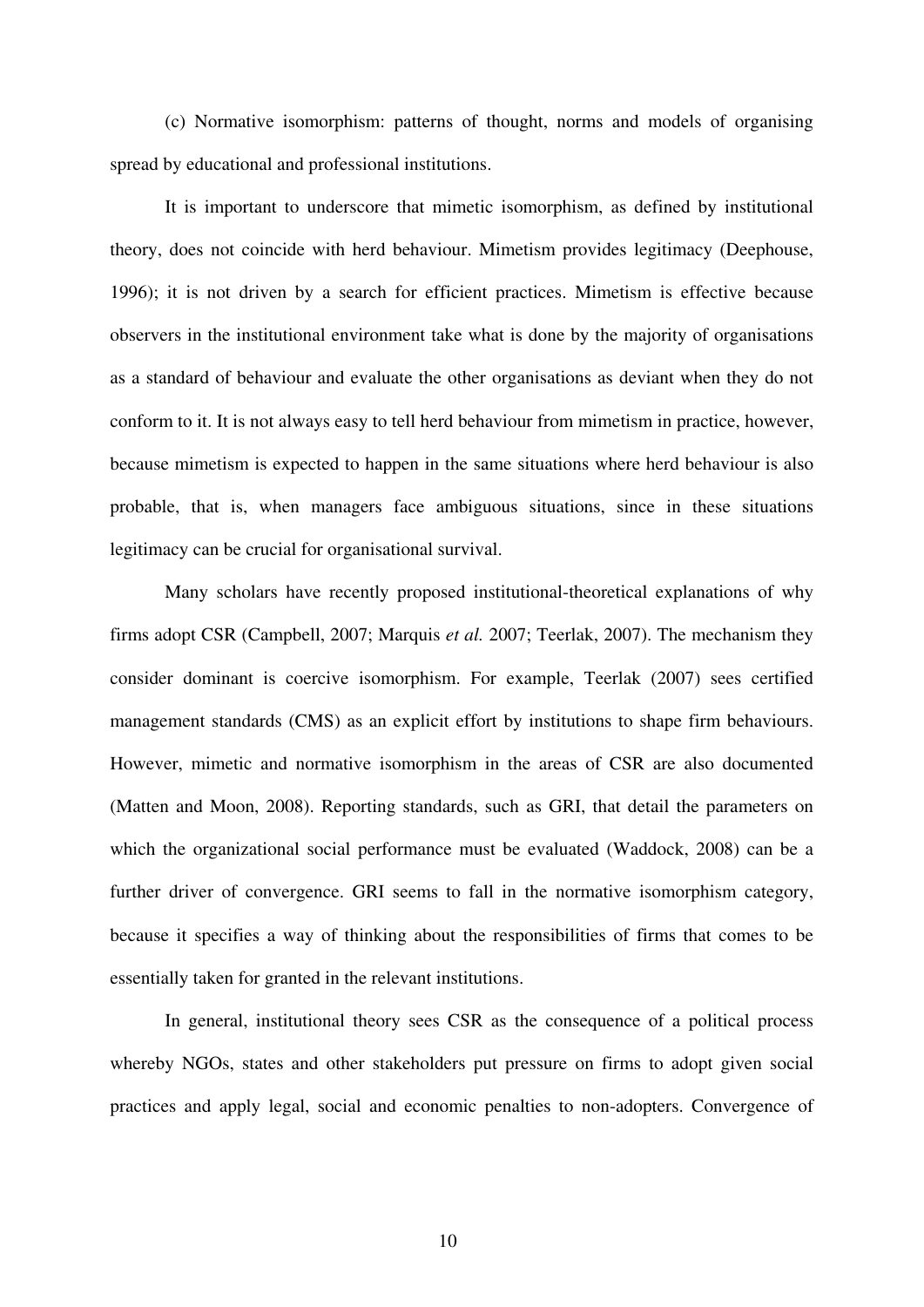firms is explained as homogeneity owing to their being embedded in the same institutional environment.

There are many cases where firm social practices have actually been deliberately shaped by powerful stakeholders. Bartley (2007) provides a very careful analysis of two programmes: the Forest Stewardship Council (FSC), which was the first system for certifying forests as environmentally well-managed, and the Apparel Industry Partnership/Fair Labor Association (AIP/FLA), which was created to monitor and certify that firms complied with a set of labour standards. Both cases show clearly that institutions are able to shape the behaviour of firms.

For example, FSC was fuelled by public concerns about tropical deforestation in the late 1980s. These concerns led to timber boycotts, which activated a complex political process. NGOs like Friends of the Earth asked governments to propose a system for certifying sustainable forest timber. At the same time, hundreds of European municipalities and some European countries passed restrictions on the import of timber. Austria was a protagonist in this process: in 1992 the Austrian Parliament imposed a ban against all tropical timber that was not sustainably produced. Subsequently, Austria endorsed certification systems and financed FSC together with Switzerland and the Netherlands. The Ford Foundation, the Pew Charitable Trust and other foundations also intervened to finance the initiative.

FSC was therefore mainly created by stakeholders. Industrial associations eventually adopted the scheme, but only after it had already gained legitimacy and financial support. As Bartley observes, this case demonstrates that stakeholders often act as institutional entrepreneurs and directly create forms of private regulation that constrain firm behaviour.

There are clues, however, that, like herd behaviour, institutional isomorphism is not the whole story. Institutional theory often depicts organisations like passive paws that adapt to institutional pressures without reactions (Tempel and Walgenbach, 2007). It is true that

11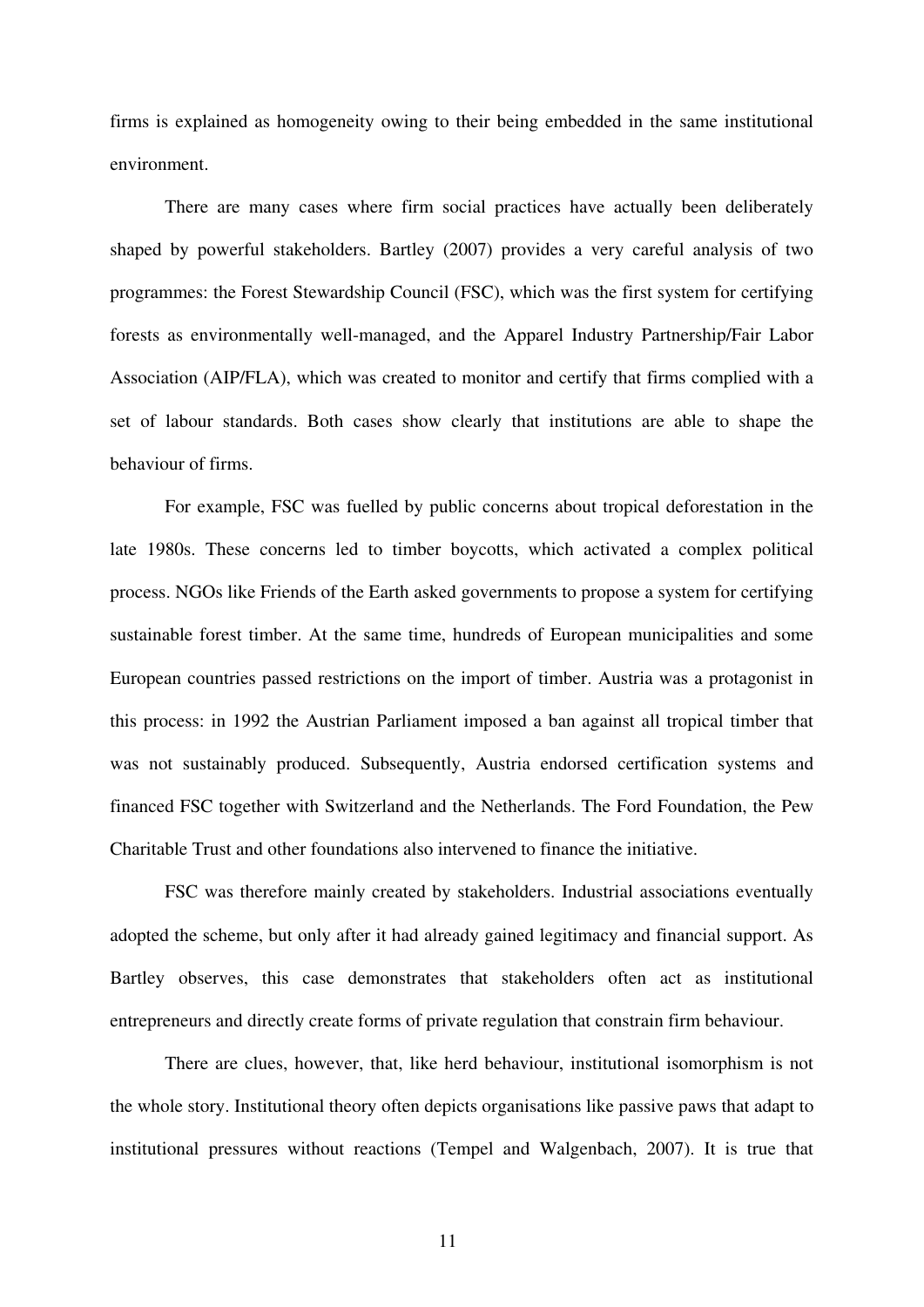scholars have tried to extend the theory to accommodate agency and firm efforts to change or influence the institutional environment (Oliver, 1991). Teerlak (2007) explains how firms can strategically react to private regulations that impose social practices. But, if firms are able to fight against institutional pressures, they should also be able to initiate self-regulation programmes when they find them efficient (e.g. preferable to public regulations in the shape of command and control).

#### **4. Convergence as the result of strategic cooperation**

Reputation is strategically important when observers are not equally informed about a firm's "type". In Game Theory, a player's type is the set of privately-known information about that firm (Weigelt and Camerer, 1988). Each player knows its own type, but it is uncertain about the types of the other players. All players will try to judge the type of rivals on the basis of past observations and other signals.

Literature on reputation usually assumes that all the signals of player-type come from the player herself or from monitors that reveal information about her. For example, Fombrun and Shanley (1990) say that reputation is built from information about a firm's activities originating from the firm itself, from the media and other sources. But it is common for observers to try to judge firm-type on the basis of information about other firms that they think are in the same class as the one in which they are interested.

Reputation externalities arise when observers use actions by player A to infer the type of player B, on the assumption that A and B are members of the same reference group. Industry is the first kind of reference group that comes to mind, even though observers may often infer similarities in other classes of firms, e.g. multinational enterprises or firms from the same countries.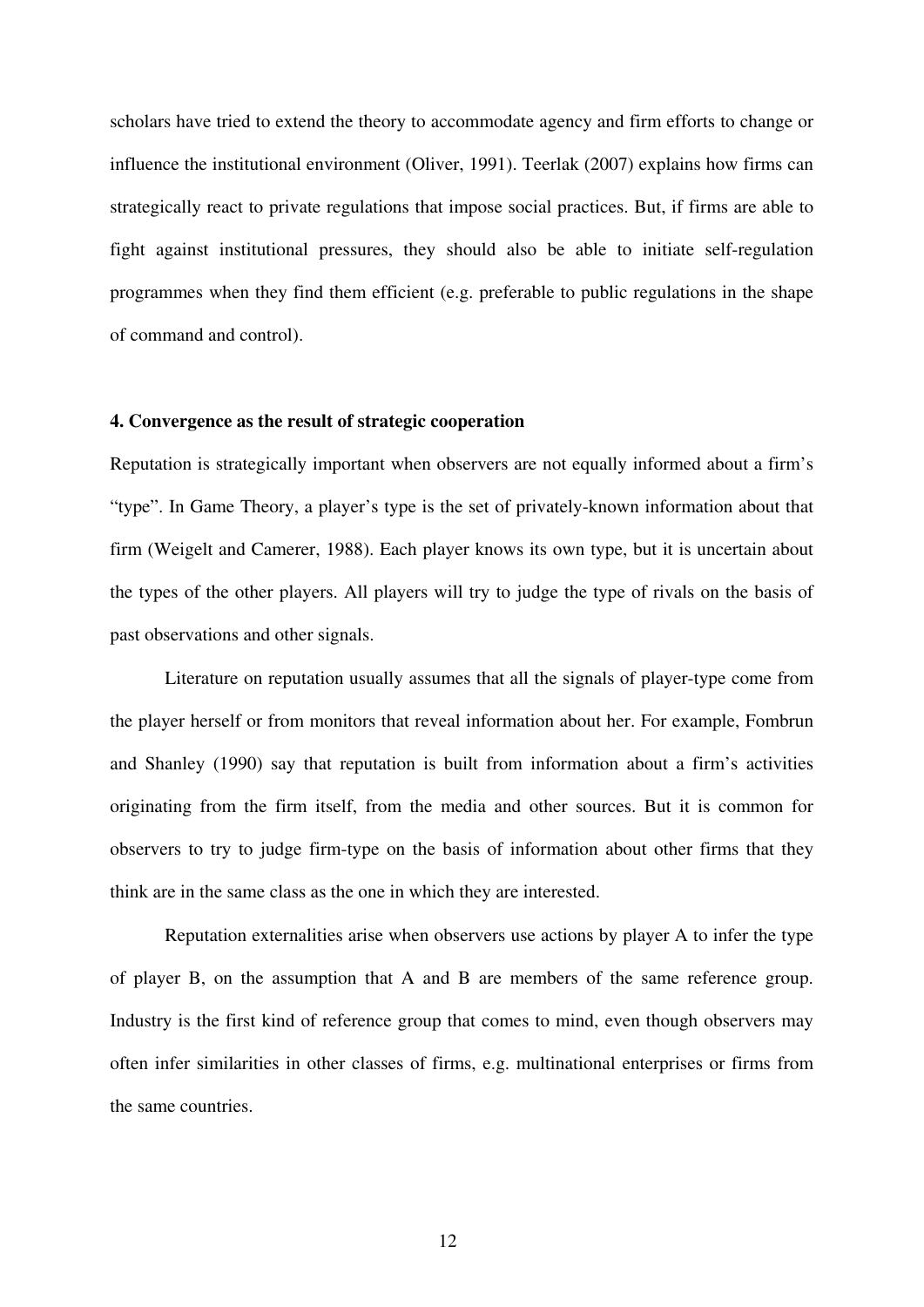Reputation externalities are relevant to CSR because the stakeholders of a firm need to determine its "social responsibility type". Owing to information asymmetries, stakeholders will often be unable to observe the actual social performance of the firm. Stakeholders therefore need to extract information from a variety of sources. Many historical cases suggest that the stakeholder can interpret the information involuntarily revealed by an offending firm as a signal about the other firms in the industry. For example, the Union Carbide accident damaged the reputation of the entire chemical industry; the Three Mile Island accident spreaded suspicion about all nuclear energy plants; the Exxon Valdez oil spill put in bad light all the major oil companies.

King *et al.* (2002) discuss reputation externalities in the context of industries that find themselves "tarred with the same brush". The authors present reputation as a common resource shared by all the members of an industry. As is the case with other kinds of shared resources, industry reputation may be overexploited by members and suffer from the "tragedy of the commons" (Hardin, 1968). When information about the social impact of each firm is costly to acquire, stakeholders identify a whole group of firms as culprits.

One of the ways to solve the reputation commons is to privatise reputation (King et al., 2002). The socially-responsible firms that do not want to be tarred with the same brush as their inferior rivals may try to develop unique reputations and distance themselves from the rest of the pack. For example, these firms may ally with reputed stakeholders or form elite clubs with other above-average performers.

An alternative solution is to pressure other firms in the industry to improve their performance. Benchmarking networks and other forms of knowledge- and informationsharing can be used to help laggards to adopt the best social practices. Since these solutions raise problems of collective action (Olson, 1965), however, they need to be assisted by coercion or other institutional devices. Private regulation, in the form of certification schemes,

13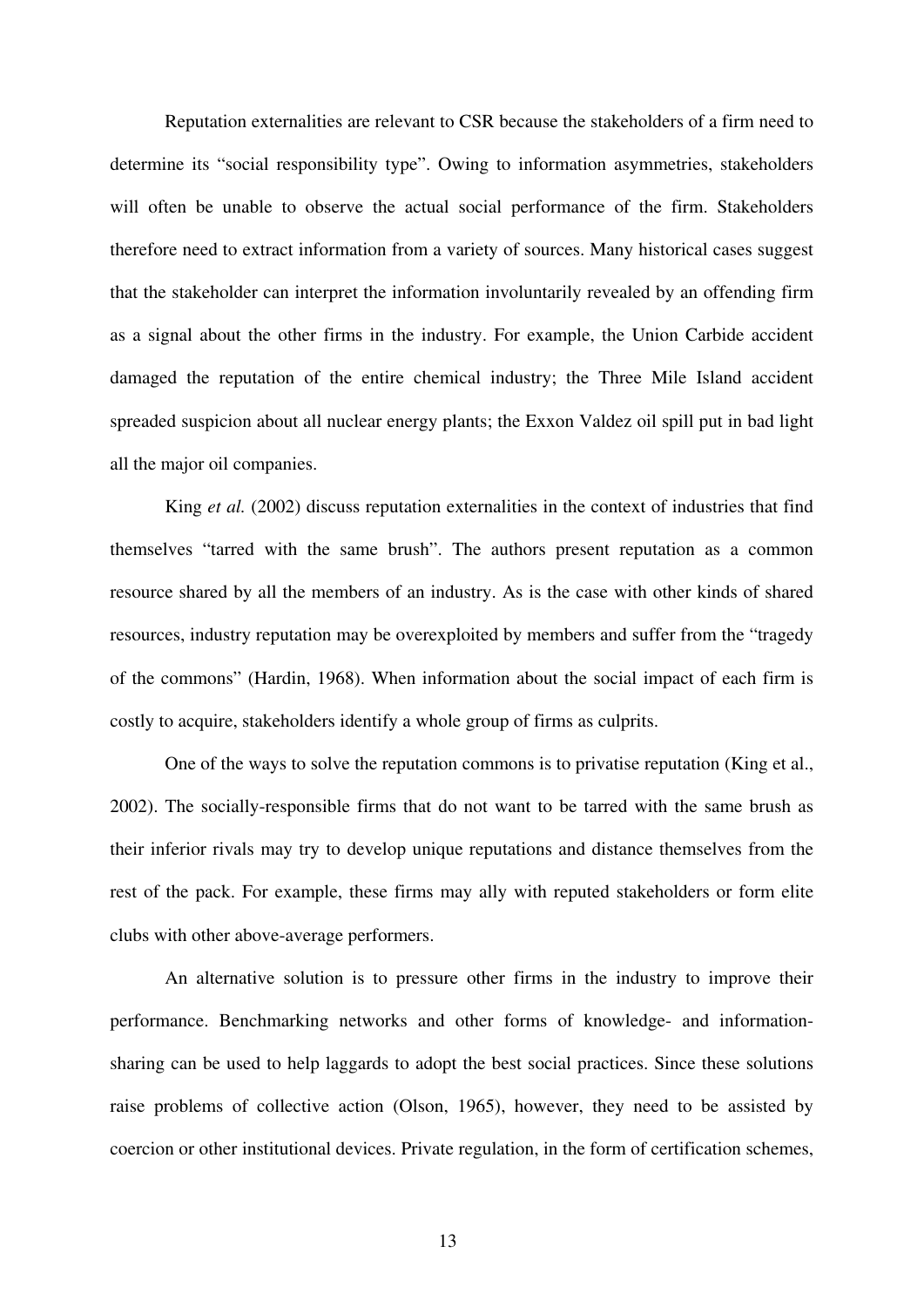codes of conduct and the like, can be one of these institutional devices. Private regulation allows firms to divide the industry reputation between "good" and "bad apples", so that free riders are excluded from the benefits of the improved reputation created by the regulatory scheme. Private regulation is also a means to provide credible information about the actual social performance of firms, because the scheme is typically managed and monitored by external parties. Finally, private regulation avoids socially-responsible firms finding themselves at a market disadvantage, because the scheme forces all the firms to adopt the same practices and sustain the costs that may be connected with improved social performance (Bartley, 2007).

The result of private regulation is that firms converge on reputable social practices imposed or adopted by industry charters or other self-regulatory bodies. This kind of convergence is strategically motivated and therefore has at least a couple of traits that are not expected under institutional isomorphism theories.

(1) Although in institutional isomorphism the convergence is stimulated by stakeholders, in strategic cooperation based on reputation externalities it is stimulated by firms in the industry or in the reference group. In particular, the process will be started by firms that have the most to lose from the tarnishing of the industry's reputation. These firms may have made large specific investments in the industry or may fear stakeholder attacks because of their notoriety (Knight, 2007). They are not necessarily the firms culturally most attentive to social issues.

(2) When strategic cooperation is the main motivation of convergence, the firms will have the incentive to reduce the costs of imitation for their sub-performing peers. This behaviour has no direct explanation in institutional theory, where single firms lack any interest in solving their rivals' legitimacy problems.

14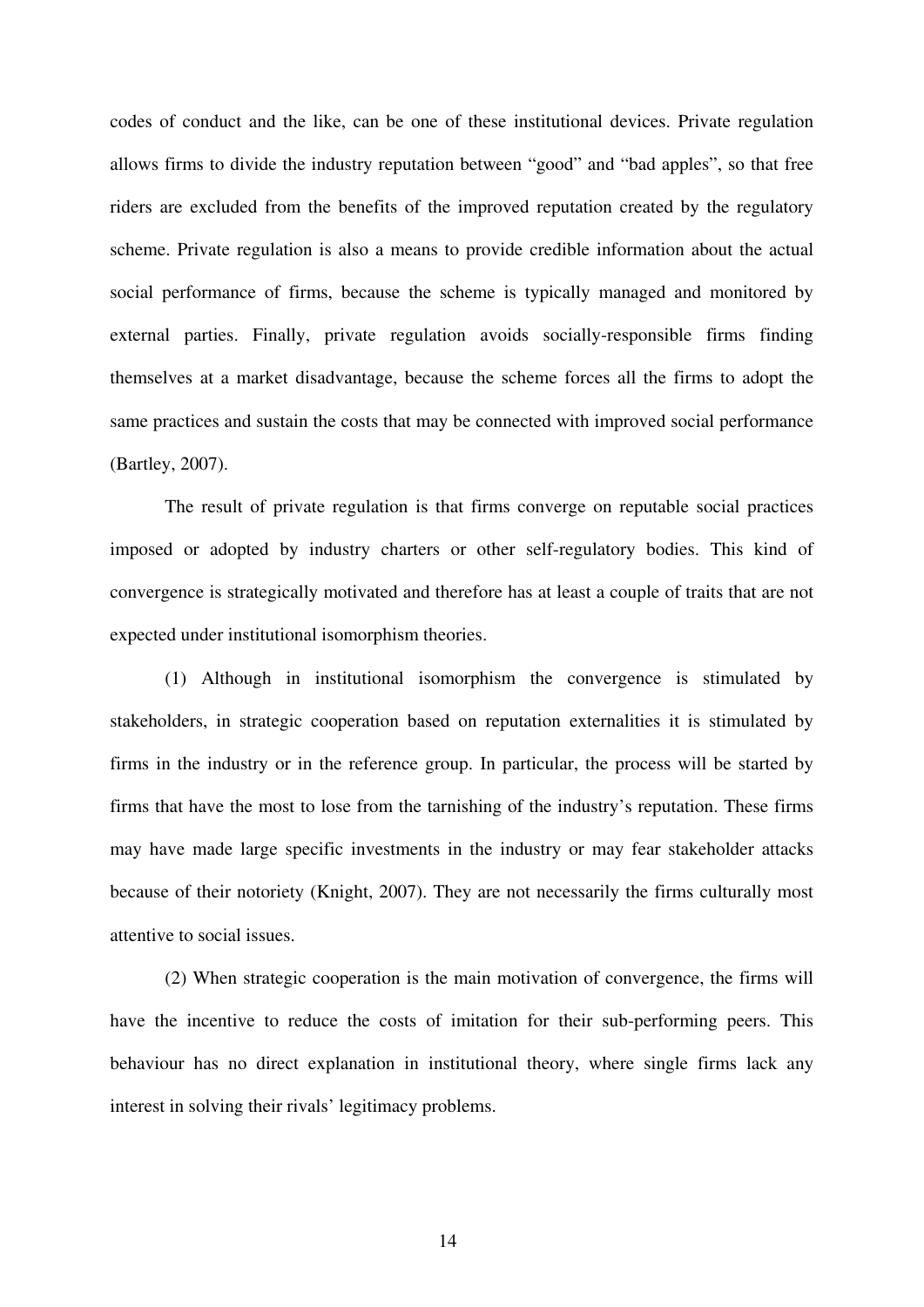There are industries where the convergence of firms on management standards or codes of conduct shows these traits. An example is the Responsible Care programme of the chemical industry, which was initiated by industry members and includes explicit efforts to align the performance of all firms with minimal standards (King and Lenox, 2000). Another example is the Kimberley Process Certification Scheme (KPCS), a programme of the diamond industry to ensure the legitimate sourcing of diamonds. The programme aims to solve the issue of the "blood diamonds", which are illegaly extracted by African paramilitary groups to finance revolts against legitimate governments. De Beers, the most visible player in the industry, was the major sponsor of the programme. De Beers directly financed the creation of the World Diamond Council, the industry organism that developed the programme in conjunction with African governments and NGOs (Kantz, 2007). In the next section I will describe some recent developments in the steel industry that are also suggestive of a strategic cooperative effort to avoid reputation externalities.

# **5. Strategic cooperation in the steel industry**

The steel industry has a vast impact on the natural environment because of the various physical and chemical processes involved in the production of steel. This impact has been dramatically reduced in the last twenty years through technological innovation and efficiency improvements. Such progress affected all the stages of steel-making, from the reduction of air emissions to the treatment and recycling of the large amounts of water needed to obtain steel. There are, however, clear differences in environmental performances among the various steelmakers. China, for example, which accounts for more than one third of the global steel production, has many "dirty" and inefficient mills (Park, 2008).

Nevertheless, steel-makers have always tried to coordinate their efforts in dealing with pressures from environmentalists and governments. This collaborative approach has recently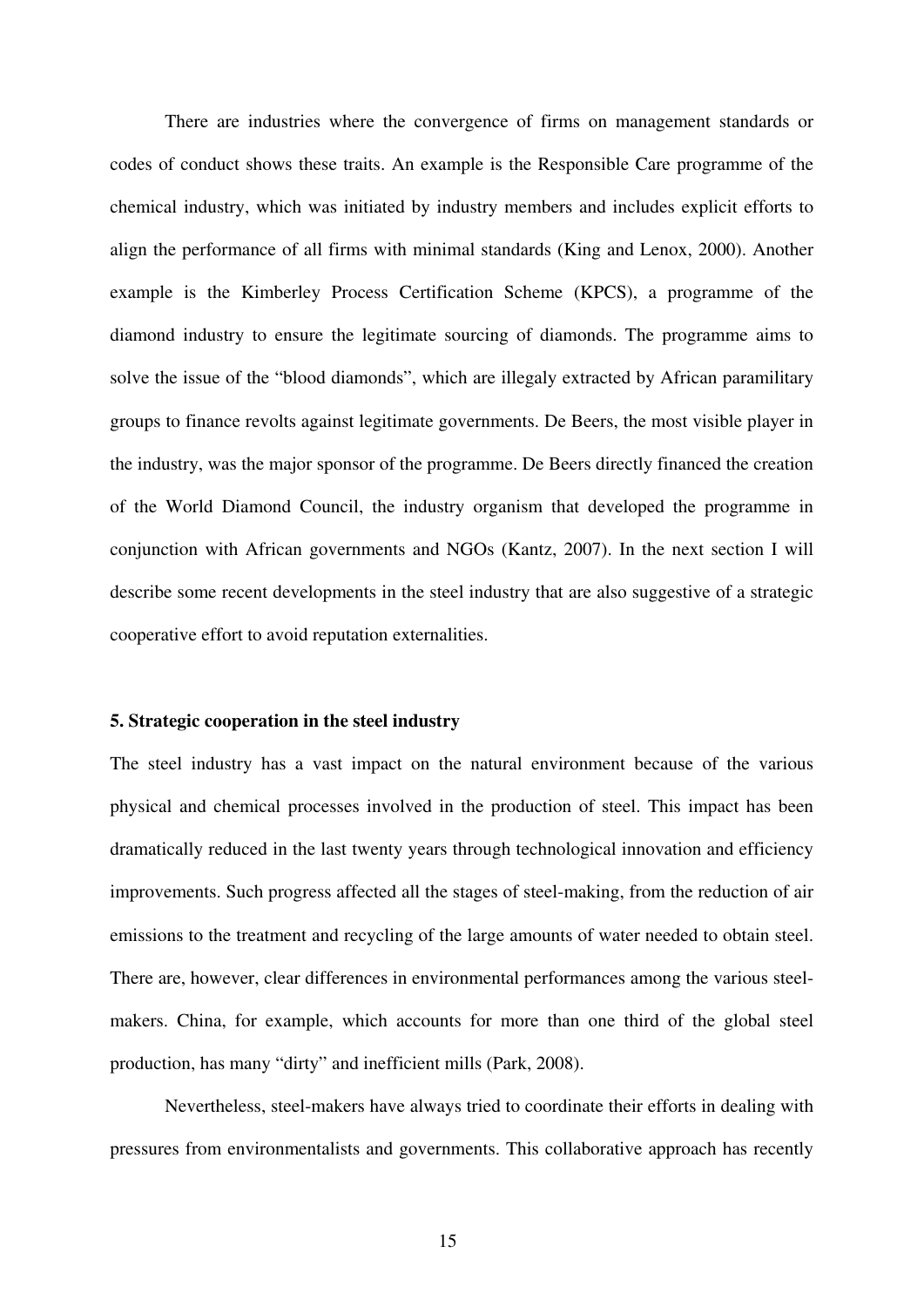found new expression in the response of the steel industry to the climate change issue (Marsh, 2007). Steel-making, which generates an estimated 4-5 per cent of global carbon dioxide  $(CO<sub>2</sub>)$ , is one of the major causes of global warming. The amount of emissions is bound to rise with the increase in the volume of production in the next decades. Global demand for steel is expected to double by 2050, while prevention of climate change will require steel makers to cut greenhouse gas emissions by at least 50% by the same date. Steel-makers recognize the need to cut emissions, even though they have constantly opposed regional cap and trade policies such as those used in the EU and would prefer a focus on improving emissions per unit of production worldwide.

As part of the industry efforts to curb emissions, in October 2007 the International Iron and Steel Institute (IISI) announced a plan to gather emission data for steel plants industry. IISI, that has subsequently changed its name to World Steel Association, is an industry organism representing 18 of the world's 20 largest steel-makers. The plan is aimed at gathering data from a large number of participating members and is subject to two limitations: (1) the data will be shared among members without identification of individual plants or producers; (2) the data will not be published or otherwise made known to external observers. The logic behind these constraints is to avoid discouraging potential participants, and especially the sub-performing ones, from joining the plan.

The World Steel Association hopes to arrive at a comprehensive view of which plants around the globe are good at limiting  $CO<sub>2</sub>$  emissions and which are not. The immediate benefit to each participant is to find out whether their emissions are below the industry average, taking account of factors such as plant size, technologies adopted, and so on.

It is difficult to explain this data collection plan by herd behaviour or institutional isomorphism; of course there are strong public pressures on firms to reduce  $CO<sub>2</sub>$  emissions but the particular plan adopted by the World Steel Association is a voluntary collective effort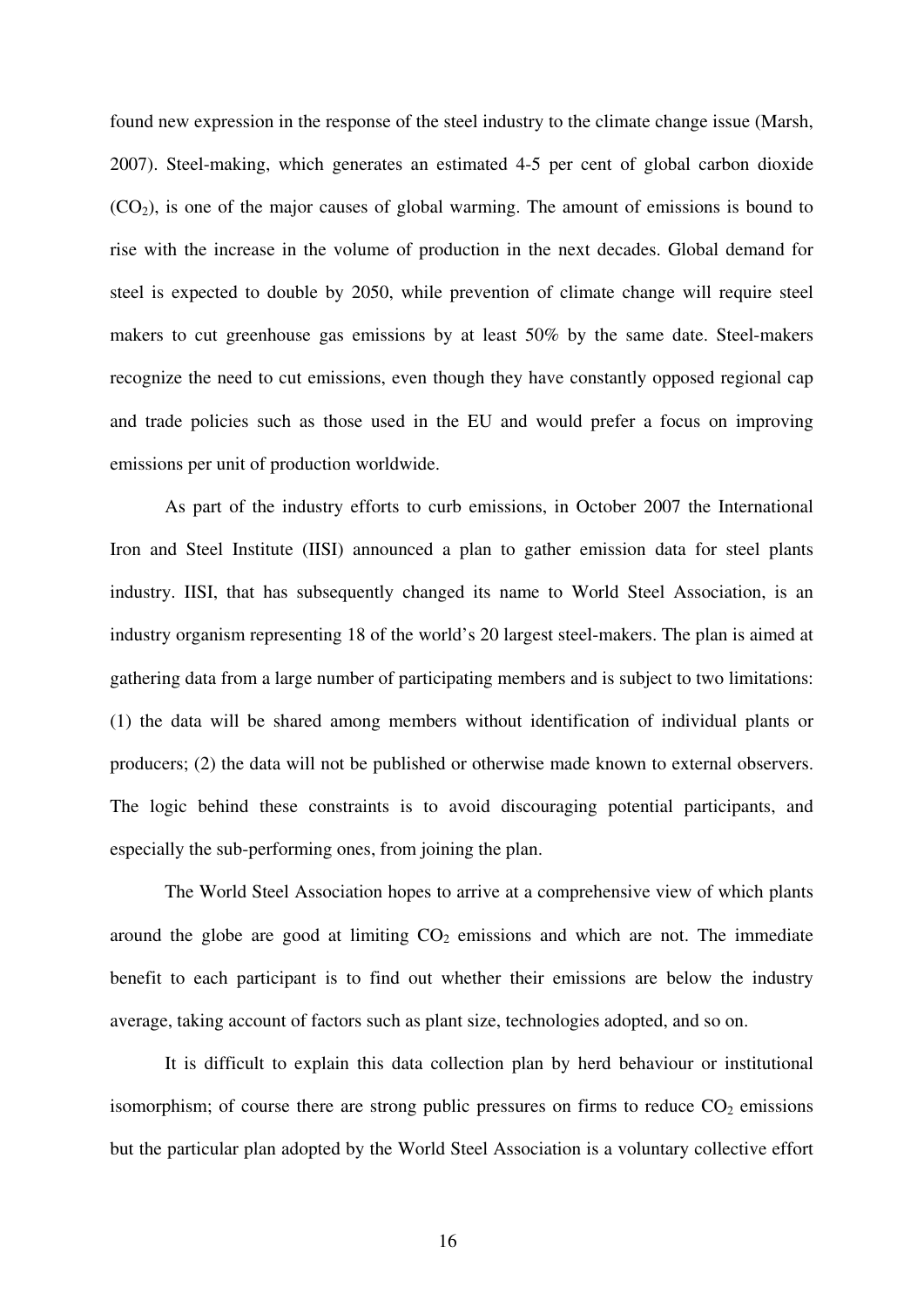and was not requested by external institutions. Indeed, the attitude of NGOs to the plan has mainly been critical. For example, Sustainability (a UK-based environmental group) lamented the fact that the scheme will not make the data publicly available. Given these hostile reactions from NGOs, the plan does not seem to be a means of legitimisation.

On the contrary, this plan can be easily explained as the result of strategic cooperation among firms that want to defend industry profitability. One important fact in support of this interpretation is that the plan is being led by the best performing firms in the industry. The major steel producers were on board from the beginning and tried to involve their rivals. The China Iron and Steel Association (CISA) officially endorsed the scheme, and its chairman, who is also president of Anshan (a big Chinese steel-maker), said he would persuade other Chinese producers to join the scheme. Industry leaders explicitly motivated the decision to keep data private with the need to obtain the maximum involvement. The chief executive of US Steel, the US's largest steel company, said that he feared that many steel-makers would not take part in the scheme if they knew they had to publish their data and expose themselves to criticism.

The data collection plan is not the first example of collaboration in the steel industry to improve the collective environmental performance. A "State-of-the-art Clean Technologies Handbook", containing a detailed list of sustainability practices for steel plants, has been developed by the industry and made publicly available to all members (APP, 2008). The World Steel Association declared that new technical benchmarks will be identified through the emission data collection plan and subsequently shared among participants. The association also announced a R&D plan with the aim to discover breakthrough technologies in steel production and to revamp and improve the energy efficiency of outdated steel plants (WSA, 2008a). A general cooperative climate in the steel industry facilitated all these initiatives. Increased steel use in China and other emerging economies has led to a renaissance in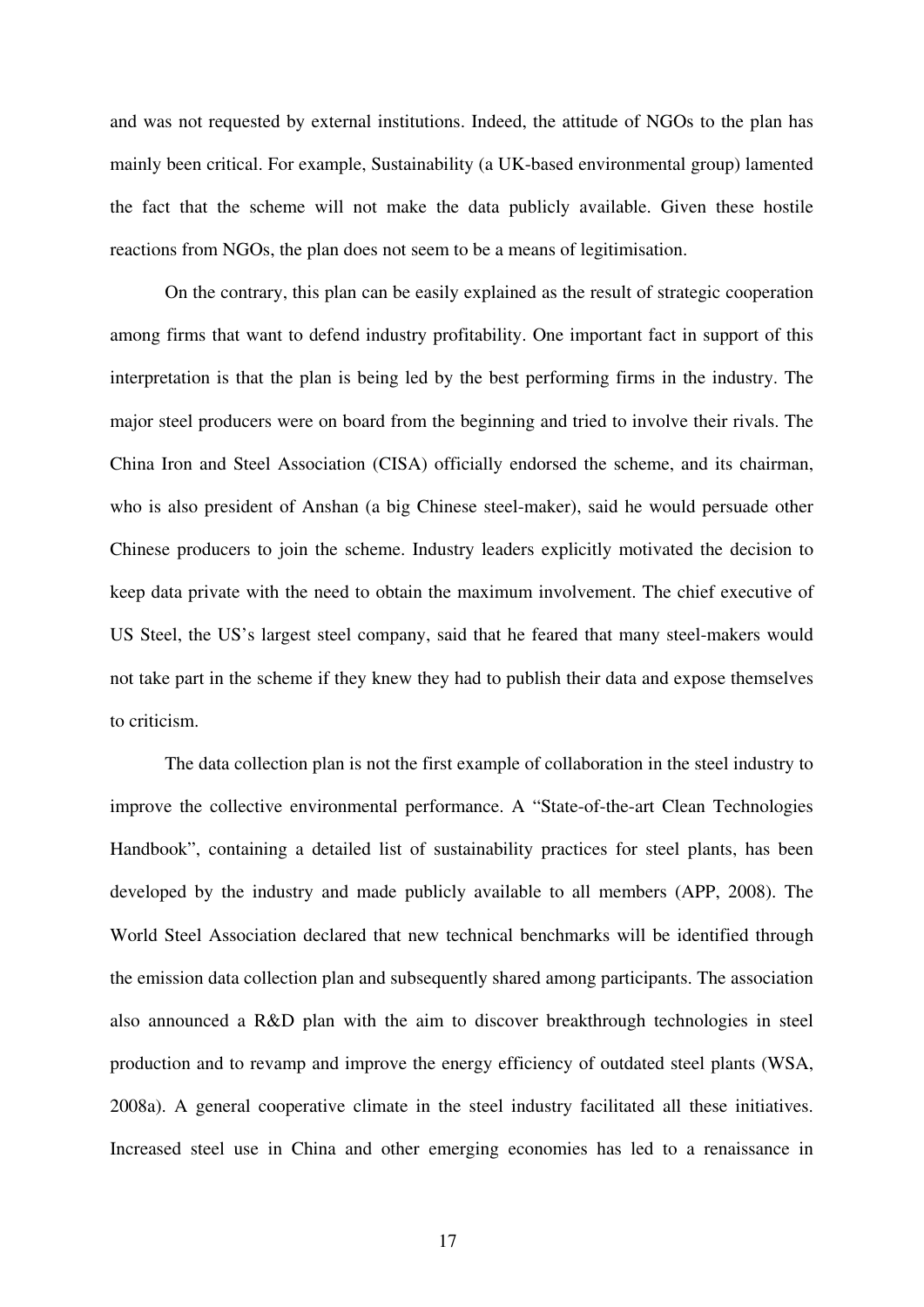industry profitability over the last years; the reduction of excess capacity has eased the pressure on prices; recent mergers and acquisitions (e.g. the merger of Mittal Steel and Arcelor) increased industry concentration and smoothed the path to collaboration among firms (Marsh, 2008).

In October 2008 the World Steel Association reported on the ongoing completion of phase 1 of data collection (with 56% of the participants, representing 178 sites, having provided the data). On this occasion Ian Christmas, the Director General of the World Steel Association Director General, declared:

"[W]e will be establishing a very powerful and detailed database to help our members know where they are in relation to the averages either in their region or the world. Every steel company and steel-producing country is at a different starting point. Our vision is that over time there will be a convergence towards best practice and this will have a material impact on our global emissions… [T]here should be a set of parallel agreements between steel companies, national steel associations and their respective national or regional governments which set out commitments on improvements on steel intensity for the future" (WSA, 2008b).

These statements made explicit the objective of the World Steel Association to make the participants converge on a set of best practices and to back the industry's lobbying efforts to avoid costly state interventions. These objectives are further evidence of the nature the plan, which can be analysed as a stimulus to poor performers to curb their emissions and protect the profitability of the industry as a whole.

#### **6. Discussion and conclusions**

In this paper I have addressed the problem of why many socially-responsible firms converge on some limited set of social practices instead of developing their own solutions to the social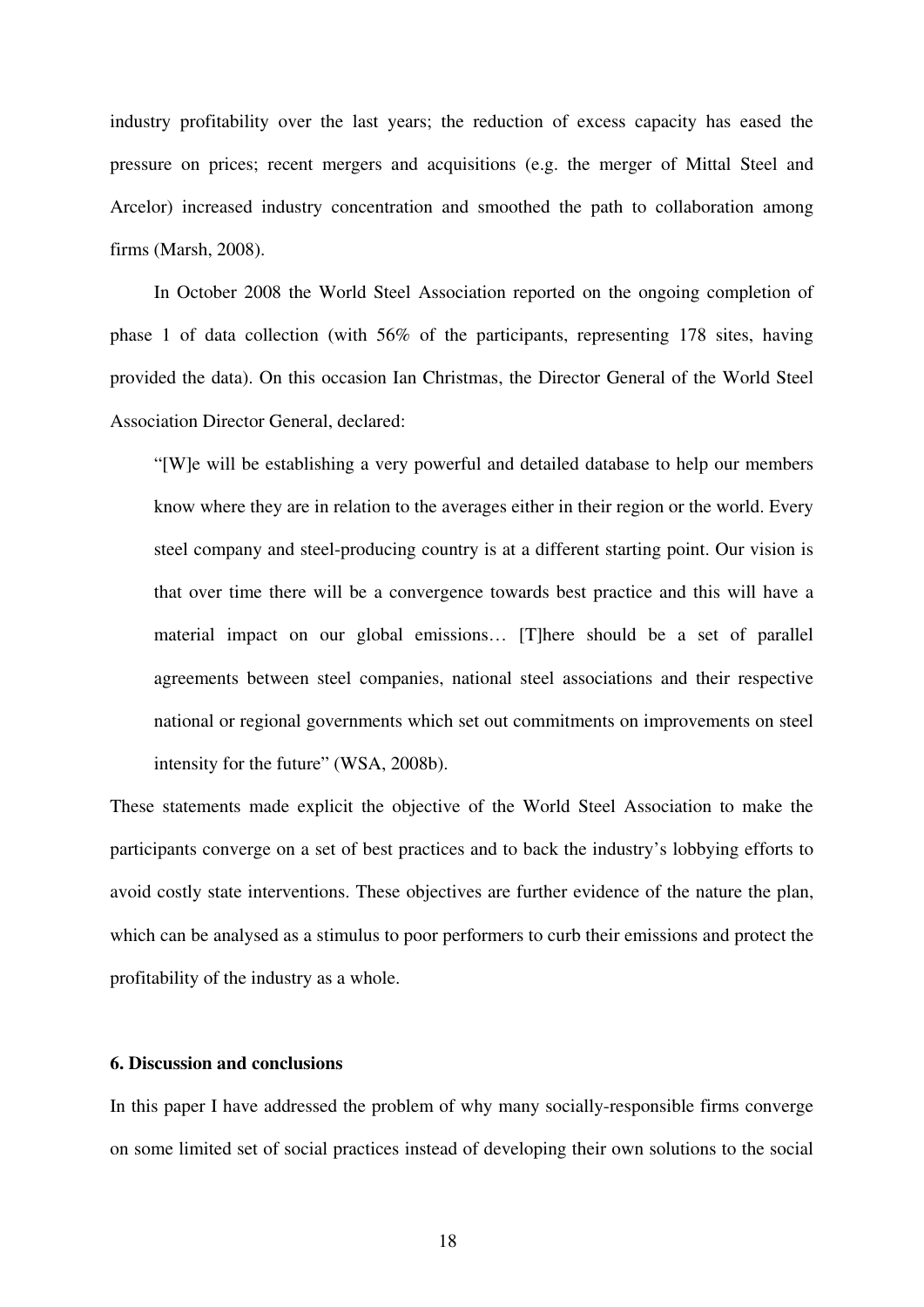issues with which they have to deal. It is hard to reconcile this convergence with the idea, common in the CSR literature, that CSR practices allow companies to achieve above-average returns, since extra-performance requires some sort of differentiation of the firm from its competitors. I suggest that at least three theories can explain convergence of CSR practices.

(1) Herd behaviour: focal firms initiate innovative social practices and then are imitated by their rivals. The imitation process starts because rivals are uncertain about which practices are most appropriate or because the focal firms are credited with superior information about the best way to address a given social issue.

(2) Institutional isomorphism: regulators, NGOs and other stakeholders define what constitutes appropriate behaviour and exert pressures on firms to conform. The pressures consist of the social and economic sanctions that the stakeholders can apply to offenders.

(3) Strategic cooperation: when the stakeholders are unable to observe the actual social performance of firms, single offenders can damage the reputation of their reference group. To avoid generalised penalties, industry participants will try to create informal regulatory mechanisms, pressure their peers to conform, and share information with them in order to facilitate imitation. Management standards or other acknowledged social practices will be useful reference points.

These theories are based on different constructs and lead to different empirical predictions. Table 1 summarises the main predictions considered.

#### **Table 1 about here**

All three theories are useful to understand why firms converge in their social practices. One theory or another may be better in explaining different practices. It is also possible that all the factors underlying the three theories sometimes concur to shape the behaviour of firms. For example, a private self-regulation scheme may be initiated by industry players (strategic cooperation) and then, because of problems of collective action, the players may decide to

19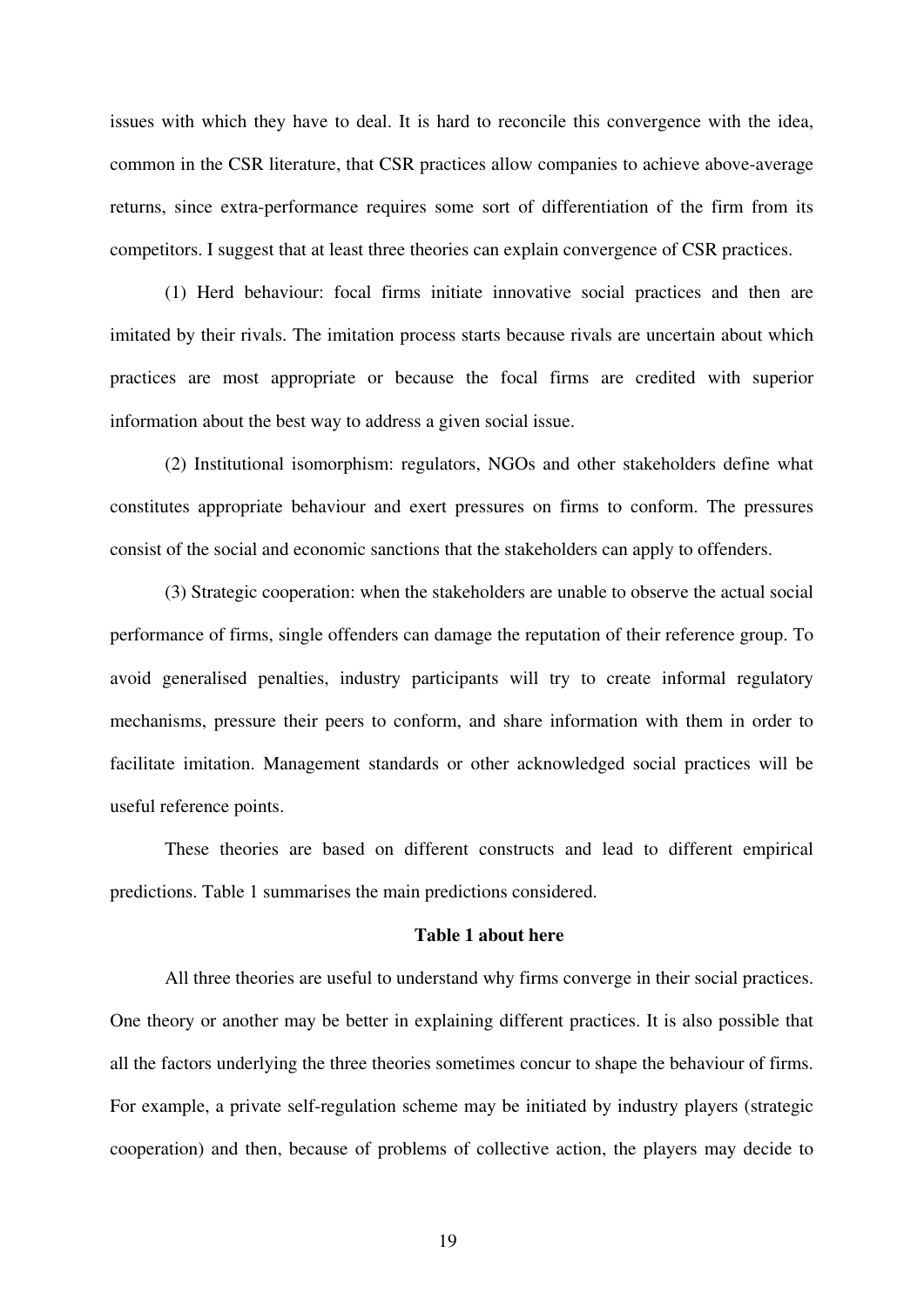involve external stakeholders in the scheme or, alternatively, to adhere to schemes already proposed by the stakeholders (institutional isomorphism); finally, the scheme may undergo a typical two-stage process, where a first group of leading firms adheres to it from the beginning and latecomers get on board because they feel the pressure of competitive mimetism (herd behaviour). Such two-stage processes have been documented across a variety of contexts, from the adoption of multidivisional organizational structures (M-forms) to the diffusion of total quality management (TQM) among firms (Abrahamson and Rosenkopf, 1993). Further research is needed on the situational factors that can produce one or another type of convergence, such as the particular social issue to be addressed, the strenght of the focal industry association, the traits of the institutional environment, and so on.

It is also important to remember that not all firms converge. There are some wellknown firms that have been building their unique ways to serve stakeholder needs for years and have strenuously protected their innovations from imitation. Ben & Jerry's, Body Shop and other successful firms are convincing cases. It is therefore tempting to see the firms that limit themselves to adopt standard social practices as instances of the attitude that Porter and Kramer (2006) dubbed "responsive". According to these authors, there are two kinds of CSR.

(a) *Strategic CSR*: firms that adopt this approach want to go beyond best practices and do things differently from competitors.

(b) *Responsive CSR*: firms that adopt this approach want only to create goodwill and improve relationships with stakeholders; their typical attitudes include acting as a good corporate citizen and trying to mitigate the adverse effects on society of their business activities.

The distinction between strategic and responsive CSR is relevant to the questions addressed in this paper but assimilates strategic behaviour with the quest for uniqueness. On the other hand, we have seen that socially-responsible firms may be strategically motivated to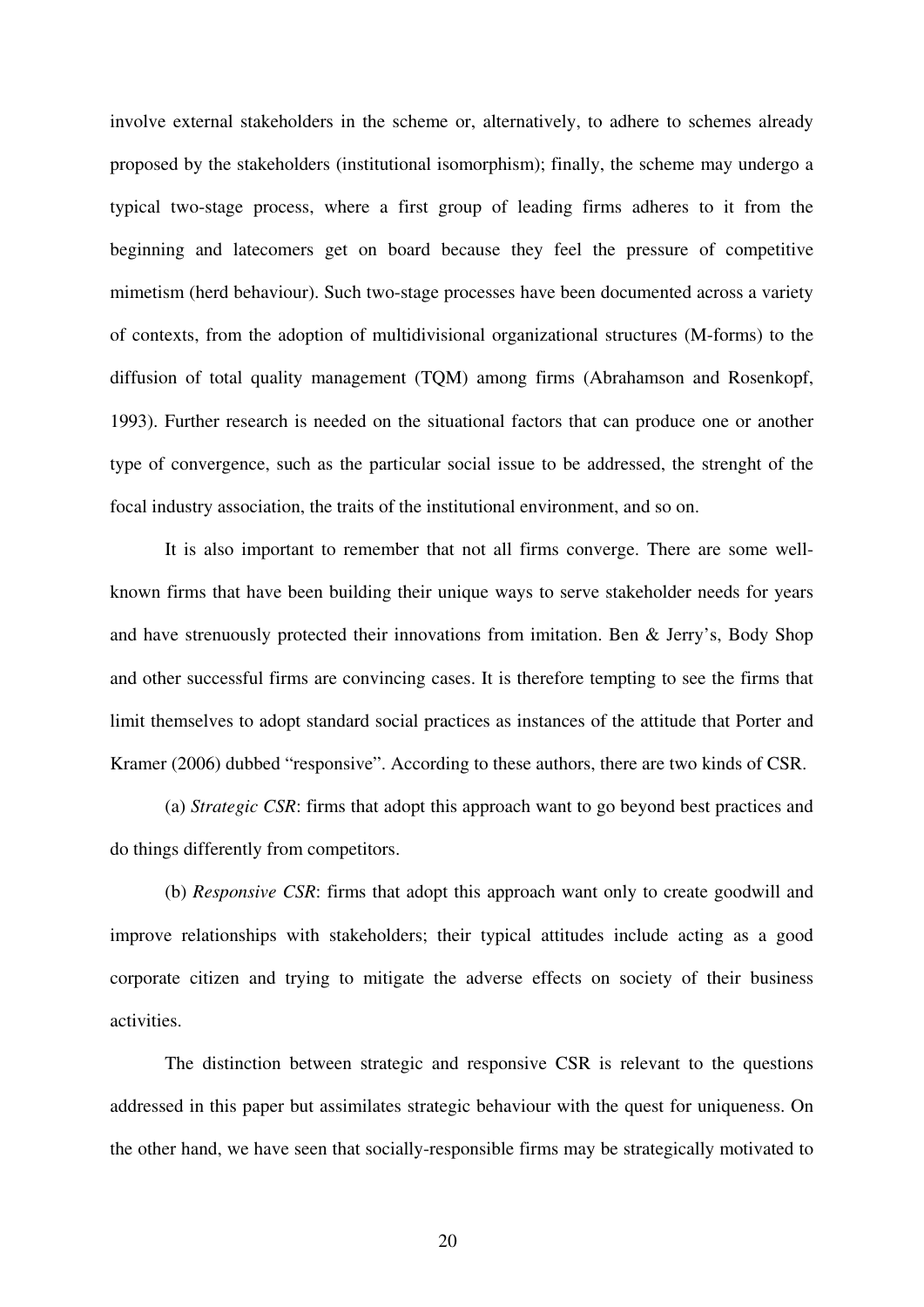avoid uniqueness in order to allow imitation by sub-performing peers. A firm can even strategically decide to avoid adopting an efficient practice because the practice would be beyond the reach of their peers and would risk disbanding a self-regulatory scheme. As far as CSR is concerned, strategy does not necessarily mean trying to outperform competitors. We suggest that CSR can be more simply divided into two categories.

(a) *Divergent CSR*: firms try to obtain competitive advantage through superior social performance or differentiation in satisfying stakeholder requests; the firms work to preserve their uniqueness and to build barriers to imitation.

(b) *Convergent CSR*: firms do not use social performance or stakeholder satisfaction as a means to achieve competitive advantage; they focus on social practices that are both efficient and legitimate, and are open to collaboration with rivals in order to avert shared risks or to defend the reputation of their industry or their reference group.

This distinction casts some light on the difficult problem of measuring the financial returns from CSR. A rich literature tried to ascertain a link between the social performance of firms and their financial performance. The outcomes of this literature are usually deemed inconclusive: the link seems inexistent or weak at best (Margolis and Walsh, 2003; Orlitzky *et al.*, 2003). Now, this is exactly what one should expect when convergence of firms on nondifferentiating social practices is the norm. Socially-responsible firms with a convergent CSR attitude can create social value and may be able to get a share of it, but in general their rivals will be able to do the same. No effect on stock performance or profit differentials should therefore be observable. Research on the social-financial performance link could produce more interesting results if the studies were focused on identifiable segments of firms that adopt divergent CSR practices. Research should also analyse in what cases divergent CSR is more probable to be profitable, taking into consideration factors at both the firm level (such as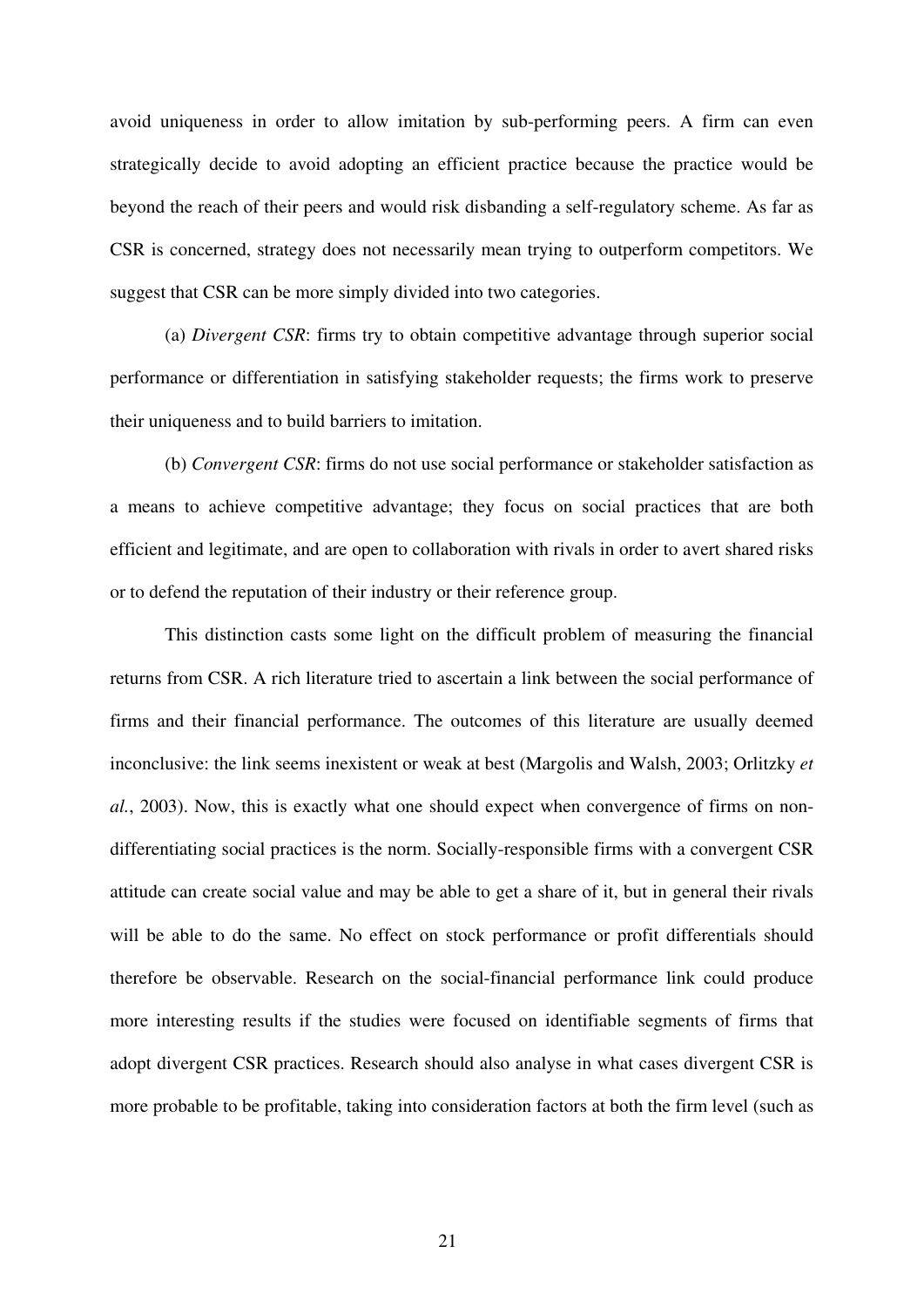resources and competencies) and the industry level (such as industry structure or state of rivalry).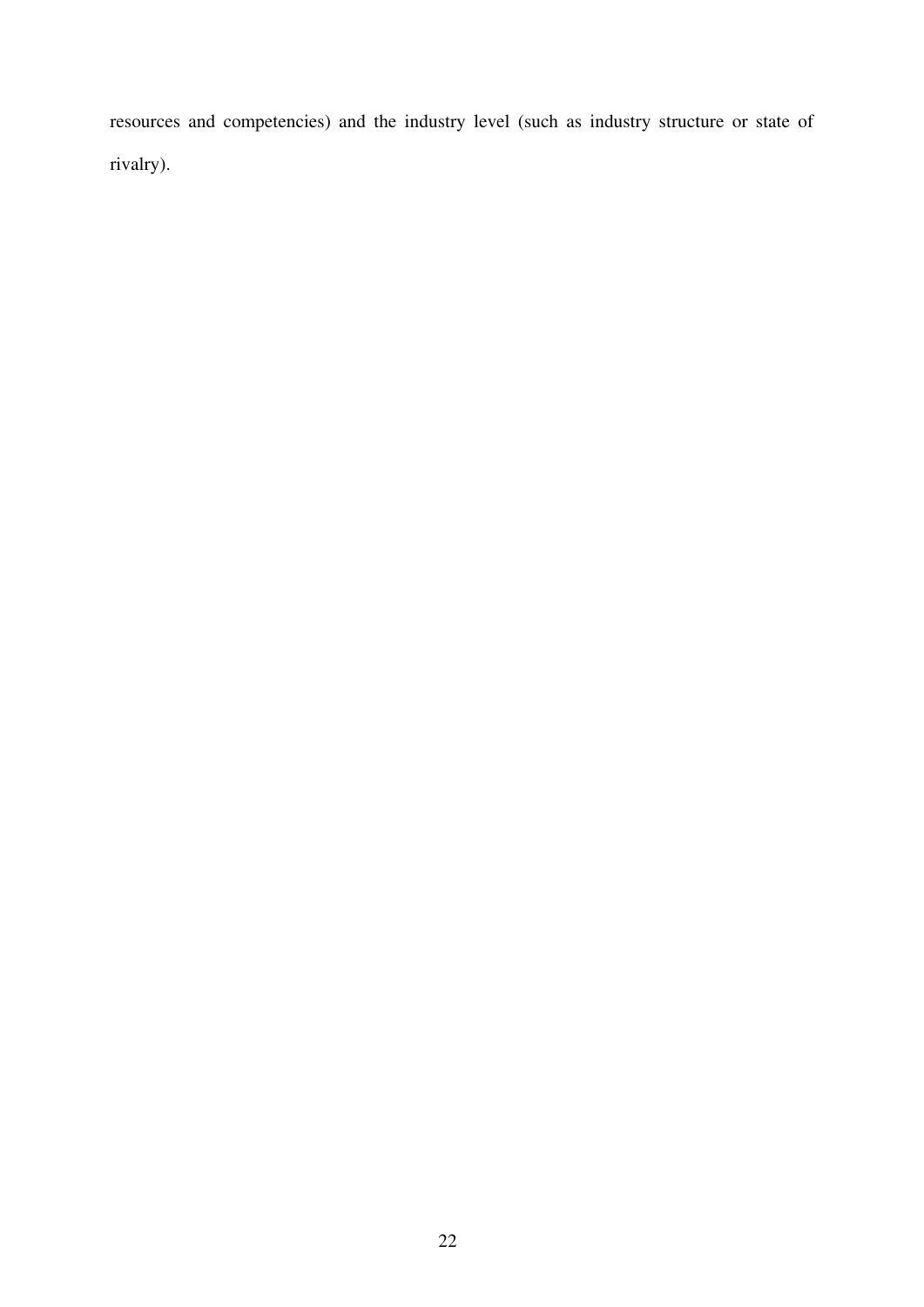#### **REFERENCES**

- Abrahamson, E. and Rosenkopf, L. (1993), "Institutional and Competitive Bandwagons: Using Mathematical Modeling as a Tool to Explore Innovation Diffusion", *Academy of Management Review*, Vol. 18 No. 3, pp. 487-517.
- Asia Pacific Partnership for Clean Development and Climate (2008), "The State–of-the-Art Clean Technologies (SOACT)", available at: asiapacificpartnership.org/SteelTF.aspx (accessed 20 November 2008).
- Barnett, M.L. (2007), "Stakeholder Influence Capacity and the Variability of Financial Returns to Corporate Social Responsibility", *Academy of Management Review*, Vol. 32 No. 3, pp. 794-816.
- Barney, J. (1991), "Firm Resources and Sustained Competitive Advantage", *Journal of Management*, Vol. 17 No. 1, pp. 99-120.
- Barreto, I. and Baden-Fuller, C. (2006), "To Conform or To Perform? Mimetic Behaviour, Legitimacy-Based Groups and Performance Consequences", *Journal of Management Studies*, Vol. 43 No. 7, pp. 1559-1581.
- Bartley, T. (2007), "Institutional Emergence in an Era of Globalization: The Rise of Transnational Private Regulation of Labor and Environmental Conditions", *American Journal of Sociology*, Vol. 113 No. 2, pp. 297-351.
- Bikhchandani, S., Hirshleifer, D. and Welch, I. (1992), "A theory of fads, fashion, custom and cultural change as informational cascades", *Journal of Political Economy*, Vol. 100 No. 5, pp. 992-1026.
- Campbell, J.L. (2007), "Why would corporations behave in socially responsible ways? An institutional theory of corporate social responsibility", *Academy of Management Review*, Vol. 32 No. 3, pp. 946-967.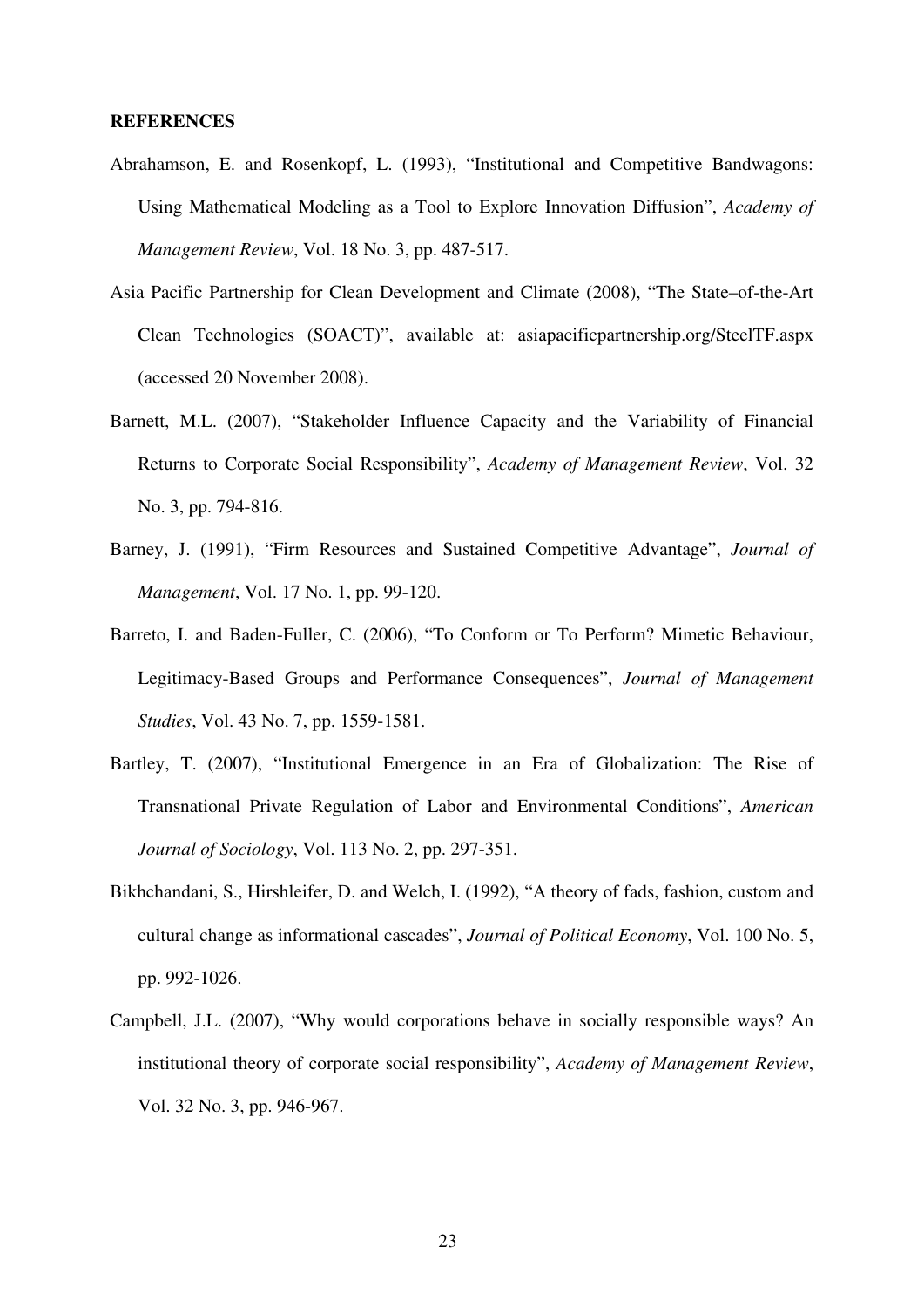- Carroll, A.B. (2008), "A History of Corporate Social Responsibility: Concepts and Practices", in A. Crane, A. McWilliams, D. Matten, J. Moon, and D.S. Siegel (eds.), *The Oxford Handbook of Corporate Social Responsibility*, Oxford University Press, Oxford, pp. 3-15.
- Commission of the European Communities (2001), "Promoting a European Framework for Corporate Social Responsibility", COM(2001) 366 final, Brussels, Belgium.
- Crane, A., McWilliams, A., Matten, D., Moon, J., and Siegel, D.S. (2008), "The Corporate Social Responsibility Agenda", in A. Crane, A. McWilliams, D. Matten, J. Moon, and D.S. Siegel (eds.), *The Oxford Handbook of Corporate Social Responsibility*, Oxford University Press, Oxford, pp. 3-15.
- Deephouse, D.L. (1996), "Does Isomorphism Legitimate?", *Academy of Management Journal*, Vol. 39 No. 4, pp. 1024-39.
- DiMaggio, P.J. and Powell, W.W. (1983), "The iron cage revisited: institutional isomorphism and collective rationality in organizational fields", *American Sociological Review*, Vol. 48 No. 2, pp. 147-60.
- Donaldson, T. and Preston, L. (1995), "The Stakeholder Theory of the Corporation: Concepts, Evidence, and Implications", *Academy of Management Review*, Vol. 20 No. 1, pp. 65-91.
- Fombrun, C.J. and Shanley, M. (1990), "What's in a name? Reputation-building and corporate strategy", *Academy of Management Journal*, Vol. 33 No. 2, pp. 233-258.
- Freeman, R. (1984), *Strategic management: A stakeholder perspective*, Pitman, Boston, MA.

Hardin, G. (1968), "The Tragedy of the Commons", *Science*, Vol. 162 No. 3859, pp. 1243-48.

Kantz, C. (2007), "The Power of Socialization: Engaging the Diamond Industry in the Kimberley Process", *Business and Politics*, Vol. 9 No. 3, available at: www.bepress.com/bap/vol9/iss3/art2/ (accessed 20 November 2008).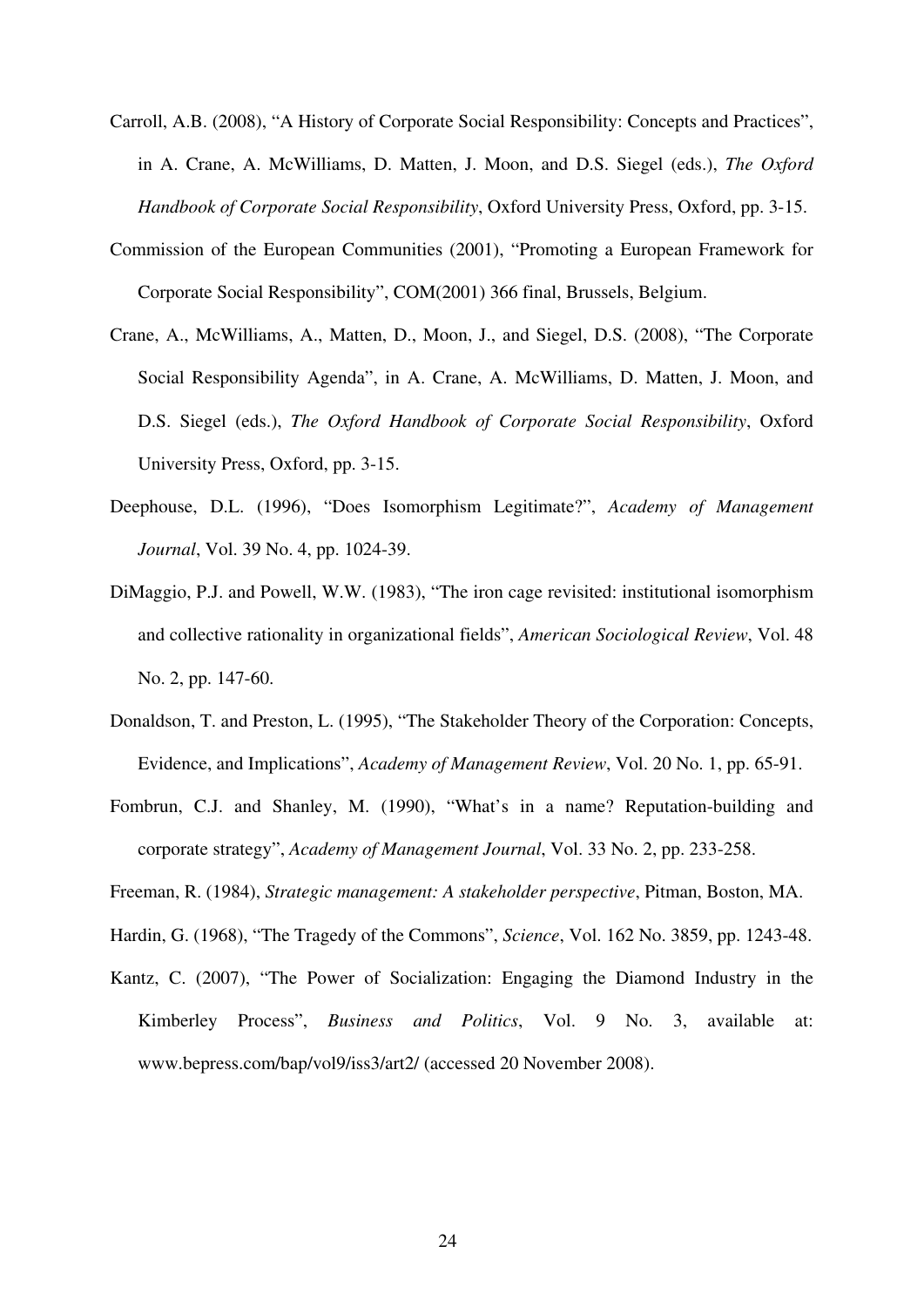- King, A., Lenox, M.J. and Barnett, M.J. (2002), "Strategic Responses to the Reputation Commons Problem", in Hoffman, A.J. and Ventresca, M.J. (Eds.), *Organizations, Policy, and the Natural Environment*, Stanford University Press, Stanford, CA, pp. 393-406.
- King, A. and Lenox, M.J. (2000), "Industry Self-Regulation without Sanctions: the Chemical Industry's Responsible Care Program", *Academy of Management Journal*, Vol. 43 No. 4, pp. 698-716.
- Knight, G. (2007), "Activism, Risk, and Communicational Politics. Nike and the Sweatshop Problem", in S. May, G. Cheney, and J. Roper (eds.), *The Debate over Corporate Social Responsibility*, Oxford University Press, Oxford, pp. 305-335.
- KPMG (2008), "KPMG International survey of corporate responsibility reporting 2008", available at: www.kpmg.com/SiteCollectionDocuments/International-corporateresponsibility-survey-2008.pdf (accessed 11 November 2008).
- Margolis, J. D. and Walsh, J. P. (2003), "Misery Loves Companies: Rethinking Social Initiatives by Business", *Administrative Science Quarterly*, Vol. 48 No. 2, pp. 268-305.
- Marquis, C., Glynn, M.A. and Davis, G.G. (2007), "Community Isomorphism and Corporate Social Action", *Academy of Management Review*, Vol. 32 No. 3, pp. 925-945.
- Marsh, P. (2007), "Steelmakers are to monitor carbon emissions, setting a precedent", *Financial Times*, 25 October, p. 9.
- Marsh, P. (2008), "Mittal fatigue", *Financial Times*, 31 October, p. 9.
- Matten, D. and Moon, J. (2008), "'Implicit' and 'Explicit' CSR: A conceptual framework for a comparative understanding of corporate social responsibility", *Academy of Management Review*, Vol. 33 No. 2, pp. 404-424.
- Melé, D. (2008), "Corporate Social Responsibility Theories", in A. Crane, A. McWilliams, D. Matten, J. Moon, and D.S. Siegel (eds.), *The Oxford Handbook of Corporate Social Responsibility*, Oxford University Press, Oxford, pp. 47-82.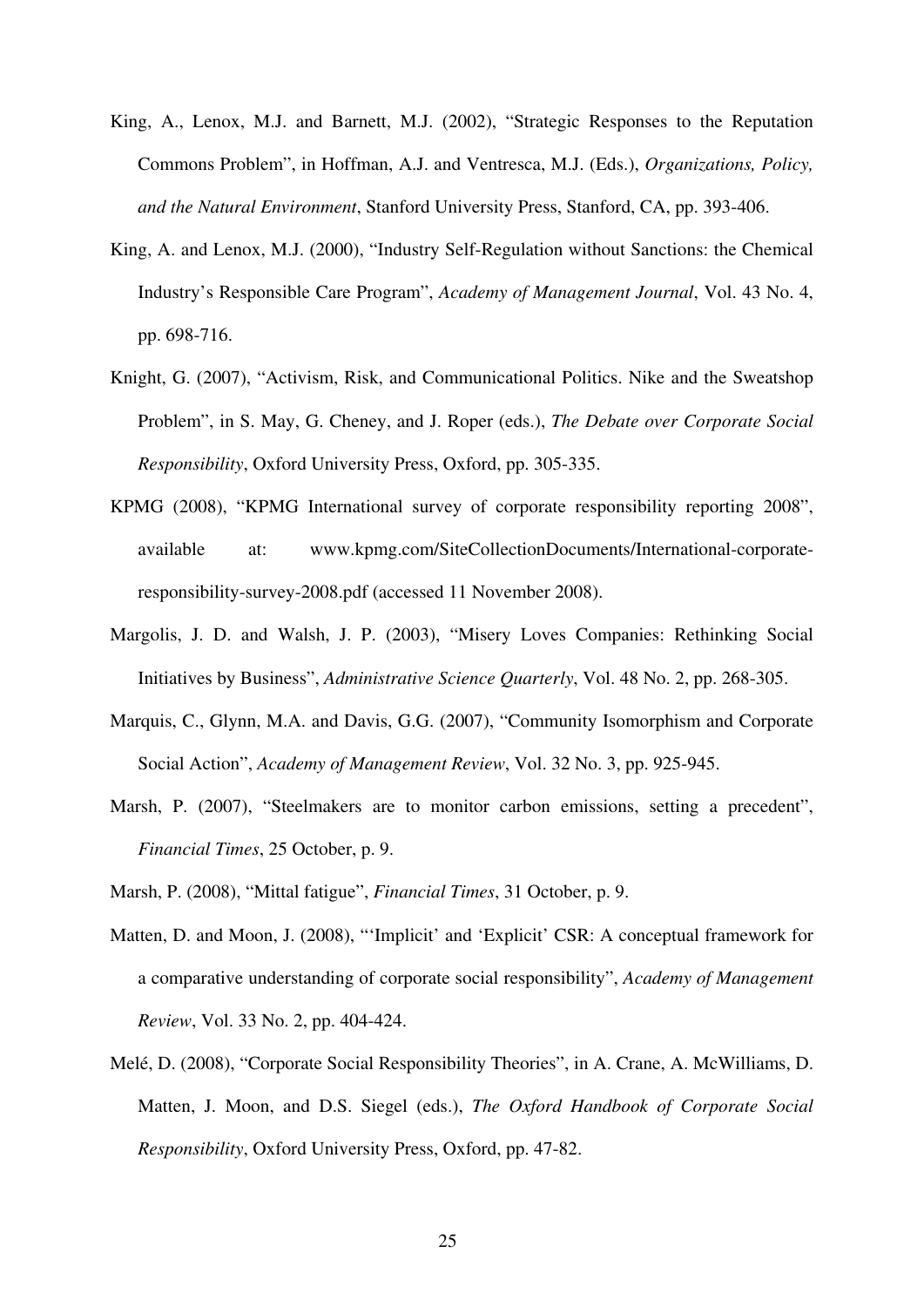- Meyer, J.W. and Rowan, B. (1977), "Institutional organizations: formal structure as myth and ceremony", *American Journal of Sociology*, Vol. 83 No. 2, pp. 340-63.
- Oliver C. (1991), "Strategic Responses to Institutional Processes", *Academy of Management Review*, Vol. 16 No. 1, pp. 145-179.
- Olson, M. (1965), *The Logic of Collective Action*, Harvard University Press, Cambridge, MA.
- Orlitzky, M., Schmidt, F.L. and Rynes, S.L. (2003), "Corporate Social and Financial Performance: A Meta-Analysis", *Organization Studies*, Vol. 24 No. 3, pp. 403-441.
- Park, J. (2008), "China, business and sustainability: understanding the strategic convergence", *Management Research News*, Vol. 31, No. 12, pp. 951-958.
- Porter, M.E. and Kramer, M.R. (2006), "Strategy & Society: The Link Between Competitive Advantage and Corporate Social Responsibility", *Harvard Business Review*, Vol. 84 No. 12, pp. 78-92.
- Reinhardt, F.L. (1998), "Environmental Product Differentiation: Implications for Corporate Strategy", *California Management Review*, Vol. 40 No. 4, pp. 5-29.
- Smith, N.C. (2003), "Corporate Social Responsibility: Whether or How?", *California Management Review*, Vol. 45 No. 4, pp. 52-76.
- Suchman, M.C. (1995), "Managing Legitimacy: Strategic and Institutional Approaches", *Academy of Management Review*, Vol. 20 No. 3, pp. 571-610.
- Teerlak, A. (2007), "Order without law? The role of certified management standards in shaping socially desired firm behaviors", *Academy of Management Review*, Vol. 32 No. 3, pp. 968-985.
- Tempel, A. and Walgenbach, P. (2007), "Global standardization of organisational forms and management practices? When new institutionalism and the business-systems approach can learn from each other", *Journal of Management Studies*, Vol. 44 No. 1, pp. 1-24.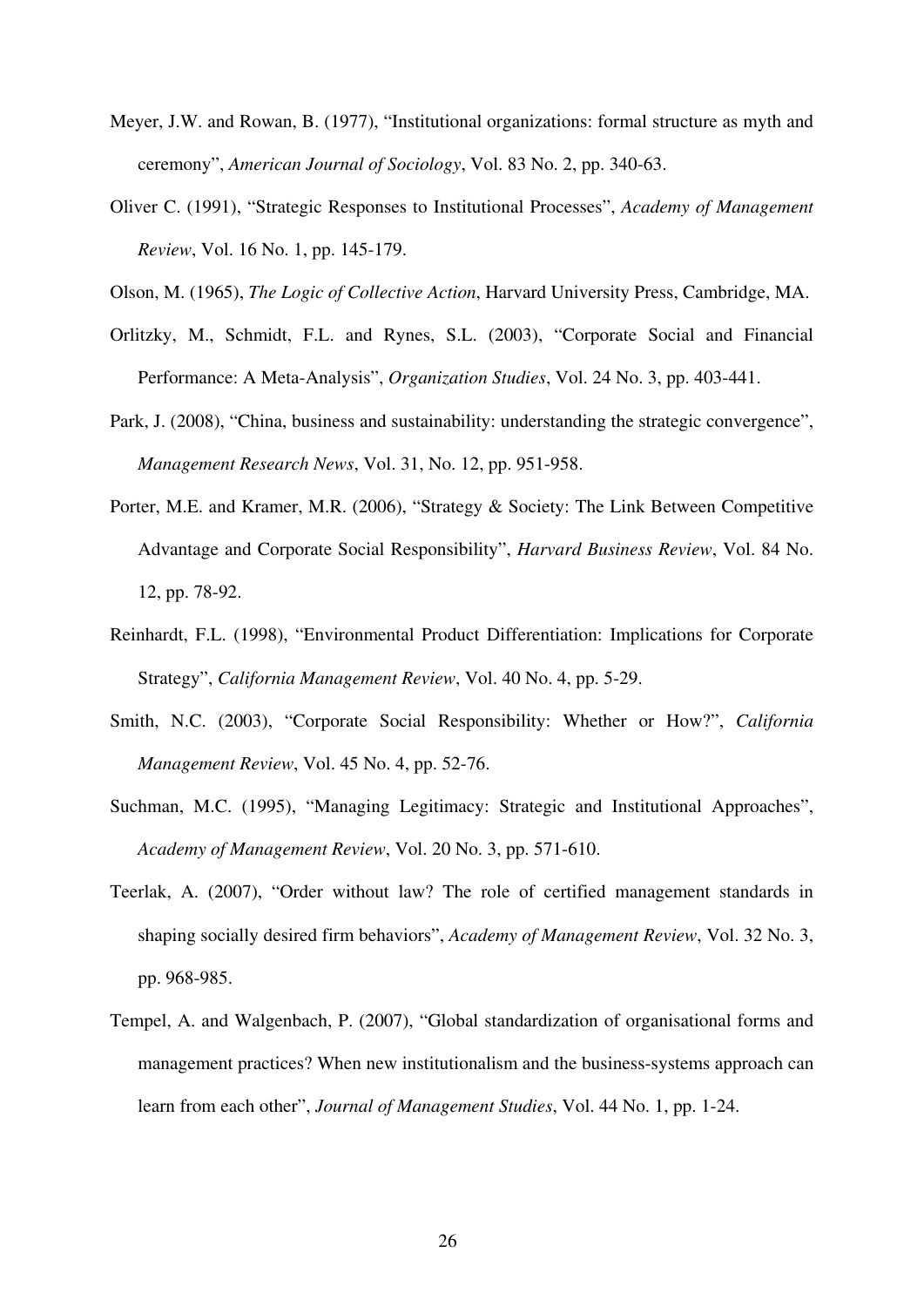- Waddock S. (2008), "Building a New Institutional Infrastructure for Corporate Responsibility", *Academy of Management Perspectives*, Vol. 22 No. 3, pp. 87-108.
- Weigelt, K. and Camerer, C. (1988), "Reputation and corporate strategy: a review of recent theory and applications", *Strategic Management Journal*, Vol. 9 No. 5, pp. 443-454.
- World Steel Association (2008a), "2008 Sustainability report of the world steel industry", available at: www.worldsteel.org/index.php?action=storypages&id=301 (accessed 20 November 2008).
- World Steel Association (2008b), "World Steel Association sets target for data collection", available at: www.worldsteel.org/?action=newsdetail&id=252 (accessed 20 November 2008).
- Zucker, L.G. (1987), "Where do institutional patterns come from? Organizations as actors in social systems", in Zucker, L.G. (Ed.), *Institutional patterns of organizations: Culture and environment*, Pitman, Boston, MA, pp. 443-464.